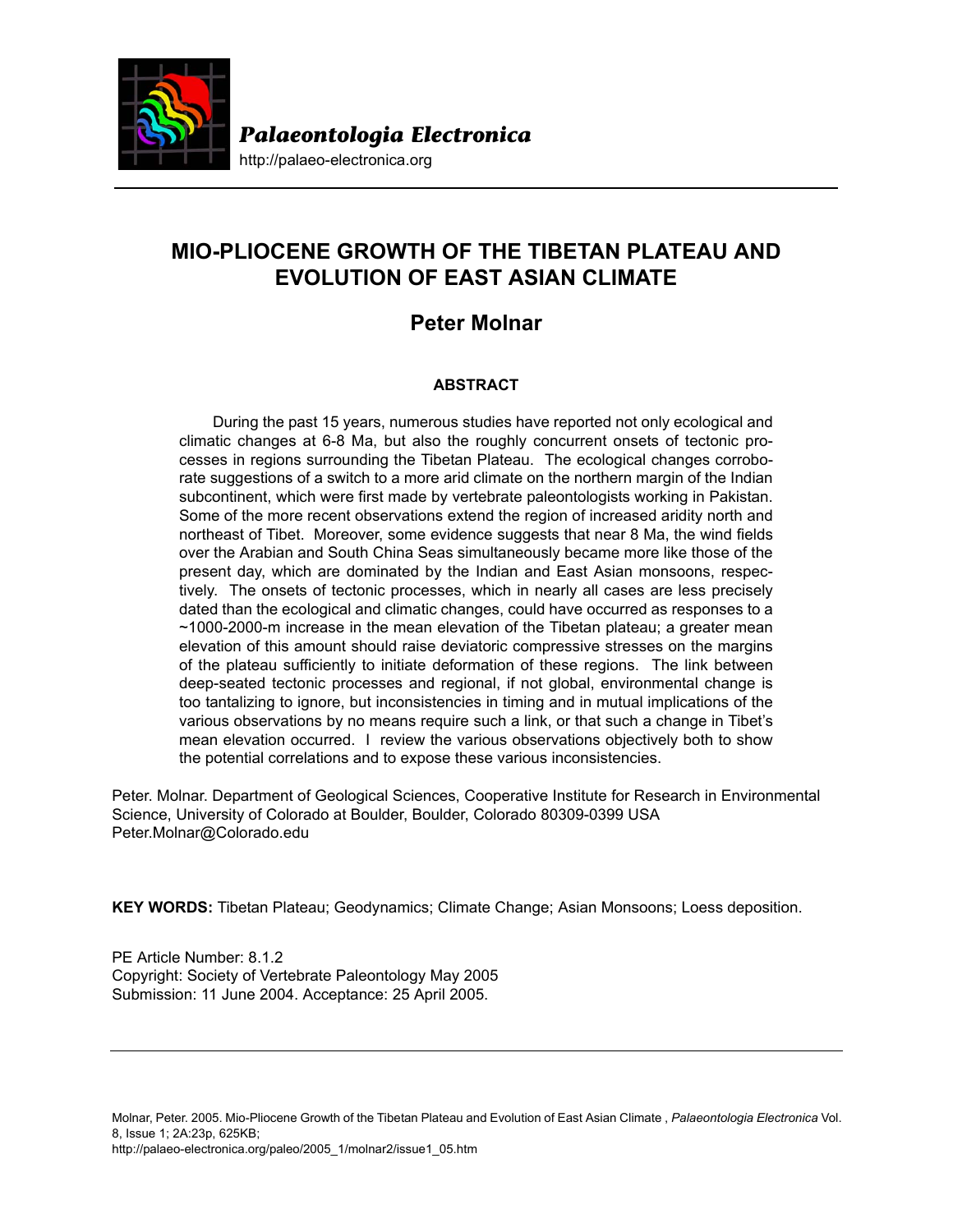## **INTRODUCTION**

The approximate simultaneity of environmental changes within a few million years of 8 Ma in and near Tibet with tectonic events in the same area has been interpreted to suggest that the Tibetan Plateau grew rapidly at or just before  $\sim8$ Ma, and that the rise of the plateau affected regional climate changes, including a strengthening of the Indian monsoon (e.g., Harrison et al. 1992, 1995; Molnar et al. 1993). Although some of us have dedicated much of our research effort to addressing both the mechanics of Tibet's apparently rapid growth and the impact of its growth on regional climates, it might be appropriate to ask whether the facts motivating this effort merit consideration of such interconnected geodynamic and meteorological processes. In fact, new evidence gathered in the past 10 years has both added and removed support for such simultaneity and for an environmental response to a tectonic change. Hence, a review of such data is timely.

Will Downs and I became acquainted and then friends as I became interested in how tectonics, erosion, and climate change interact, and our interaction culminated in a collaborative paper that related results of erosion to climate change rather than tectonics (Zhang et al. 2001). Thus, a volume dedicated to him seems to be an appropriate place to discuss other data that bear on these interactions.

My main goal is to ask two specific questions. First, to what extent do paleoenvironmental data imply widespread environmental change in the Tibetan region near 8 Ma? Second, do tectonic and other observations imply a rapid change in Tibet's growth at ~8 Ma? Before reviewing the relevant observations, however, let me summarize the basic scientific hypotheses derived from observations that motivate a review and depend on them.

If crust shortens horizontally and thickens, so that isostasy supports a high mountain belt or plateau, the underlying mantle lithosphere must also shorten. Suppose that shortening occurs by pure shear (at least approximately), and not by "intracontinental subduction," the detachment of mantle lithosphere from the overlying crust (e.g., Mattauer 1986; Wellman 1979). Then, the shortening and thickening of cold, dense mantle lithosphere adds excess mass to the lithospheric column, with the likely result that its isostatic compensation supports a lower mountain belt or plateau (by  $\sim$  1000 m) than if only crust thickened (England and Houseman 1989). Thickening of mantle lithosphere also requires downward advection of isotherms, so that cold material beneath the region of thickening is juxtaposed next to hotter material, a thermal state that facilitates convective instability, which ultimately can remove part, if not all, of the thickened mantle lithosphere (e.g., Houseman et al. 1981). Many studies of such instability suggest that at least the lower half of thickened mantle lithosphere should be removed in less than 10-20 Myr after it has been thickened roughly two times (e.g., Conrad and Molnar 1999; Houseman and Molnar 1997; Houseman et al. 1981; Molnar and Houseman 2004; Molnar and Jones 2004), although some (e.g., Buck and Toksöz 1983) disagree. Removal of the thickened mantle lithosphere would lighten the load on the base of the lithosphere beneath a mountain belt or high plateau, and that alreadyhigh terrain should rise somewhat higher (~1000- 2000 m; England and Houseman 1989). This process not only does not, but cannot imply that the entire ~5000-m mean elevation of the plateau would occur as a result of removal of mantle lithosphere; most of the high terrain must be supported by thick crust, as Airy (1855) envisaged 150 years ago. Moreover, whether Tibet has grown upward *en masse* or outward over time remains another open question.

Steady winds blowing northeasterly along the coast of east Africa and Arabia toward India characterize the Indian monsoon. Warm rising air over northern India and Tibet, southward flow in the upper troposphere, and subsiding air south of the equator over the Indian Ocean complete return flow that feeds the monsoonal winds. In summer, the hottest part of earth's upper troposphere lies above Tibet (e.g., Li and Yanai 1996; Webster et al. 1998). A high plateau contributes to this circulation because of the transparency of the atmosphere to both solar energy and infrared radiation. The air over the plateau warms and becomes warmer than air at the same pressure (and hence same altitude) over India, but the transparency of the atmosphere to infrared radiation prevents it from warming so much as to create thermal runaway (e.g., Molnar and Emanuel 1999). Most calculations of global climate using general circulation models of the atmosphere associate a higher Tibetan Plateau with a stronger Indian monsoon (e.g., Hahn and Manabe 1975; Kutzbach et al. 1989, 1993), and those that consider many possible mean heights show a monotonic increase in monsoon strength with height (e.g., Abe et al. 2003; Kitoh 2004).

For various reasons, calculations using general circulation models of the atmosphere do not demonstrate that a small change in height (of only 1000 m) should strengthen the monsoon by a large amount. Hence, perhaps more important than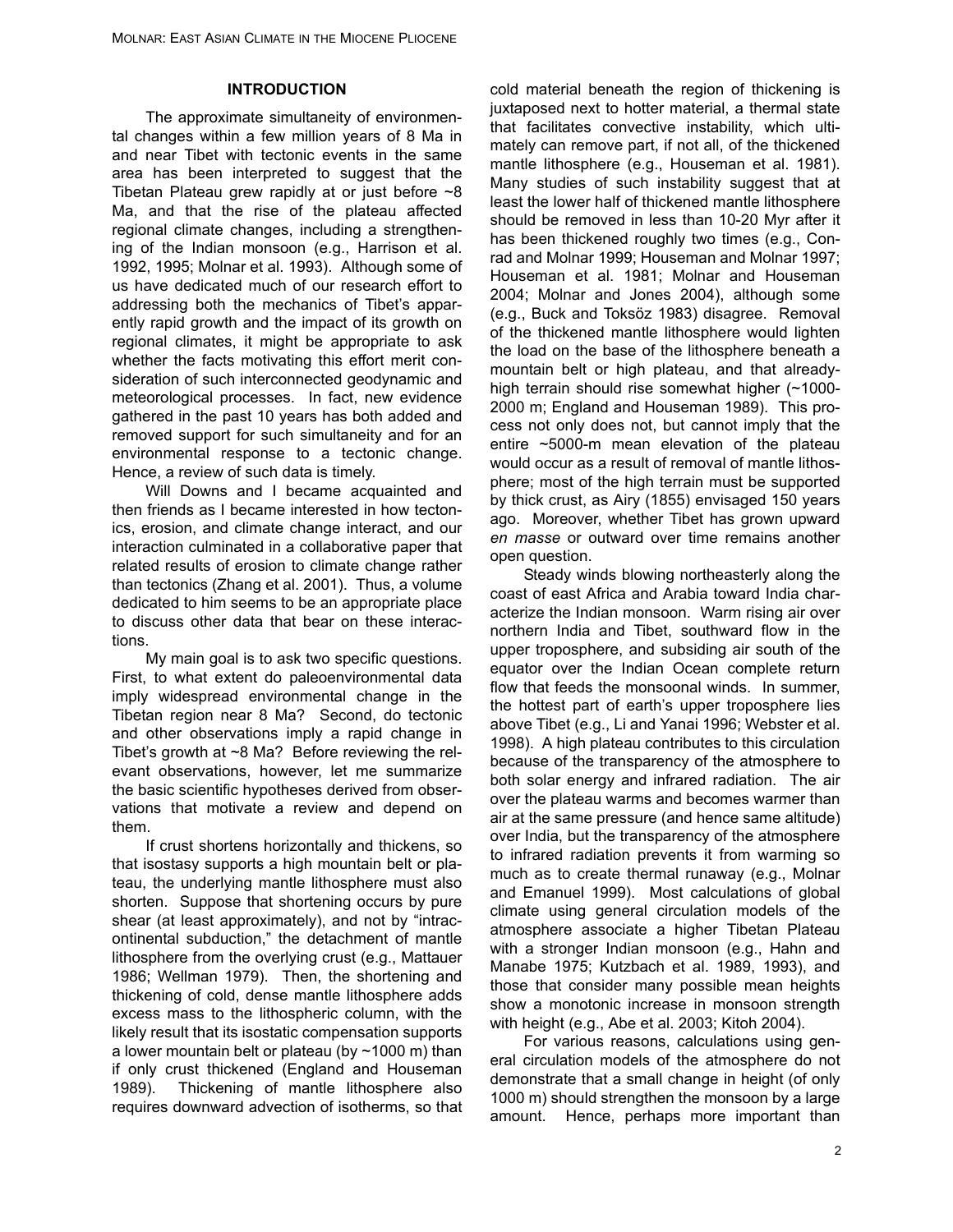these studies of a realistic atmosphere are theoretical arguments for a threshold in the north-south temperature gradient necessary for meridional (monsoon-like) circulation (e.g., Emanuel 1995; Plumb and Hou 1992). These arguments allow for the possibility that a small change in Tibet's height might be sufficient for the meridional temperature gradient to exceed the threshold needed for meridional circulation (e.g., Molnar et al. 1993).

#### **EVIDENCE OF LATE MIOCENE ENVIRONMENTAL CHANGE**

#### **Stable Isotopes and Paleobotanical Evidence from the Indian Subcontinent**

Vertebrate paleontologists working in northern Pakistan with Will Downs seem to have been the first to recognize a significant Mio-Pliocene climate change in that area. Flynn and Jacobs (1982) inferred a change near 7 Ma from forest to grassland from changes in fossil rodents, and Barry et al. (1985, 1995; Barry 1986, 1995) noted the same change from largely browsers before ~7 Ma to grazers afterward. The remarkable fossil record had been the stimulus for applying magnetostratigraphy to continental sediment, and dating of this material in the late 1970s and early 1980s provided an unusually good chronology.

To my knowledge, Quade et al. (1989) presented the first detailed record of apparent climate change in this region (Fig. 1). They showed pronounced changes in carbon and oxygen isotopes in pedogenic carbonates from northern Pakistan, just south of the Himalaya. Quade et al. (1989, 1995; Quade and Cerling 1995) showed an abrupt increase of more than 8-12‰ in  $\delta^{13}$ C beginning between 7.5 and 8 Ma (with adjustment to Cande and Kent's (1995) most recent time scale for geomagnetic polarity reversals) and finishing by 6 Ma. Analyses of enamel from fossil teeth showed the same pattern, if with less time resolution (Quade et al. 1992; Stern et al. 1994). Oxygen isotopes,  $\delta^{18}$ O, from pedogenic carbonates also show a clear change, of  $3 \pm 10$ , from pedogenic carbonates also show a clear change, of  $3 \pm 10$ , from pedogenic carbonates also show a clear change, of  $3 \pm 10$ , from pedogenic carbonates also show a clear change, of  $3 \pm 12003$ ) who used Cande and Kent's (1995) time scale. Stern et al. (1997) inferred a similar change in  $\delta^{18}O$  values from the clay mineral smectite within the paleosol units. Analyses of  $\delta^{13}$ C and  $\delta^{18}$ O values from paleosols in Nepal also showed shifts, if smaller and less well resolved, between 6 and 8 Ma (Harrison et al. 1993; Quade et al. 1995). Moreover, France-Lanord and Derry (1994) found that  $\delta^{13}$ C in organic carbon within sediment in the Bay of Bengal also showed this shift at  $7 \pm 1$  Ma. The changes in isotopic composition first seen by Quade et al. (1989) seem to characterize much of the northern Indian subcontinent.

Paleobotanical evidence corroborates some kind of environmental change. A change from forest, indicated by fossil leaves, to grassland, shown by fossil pollen, occurred at ~8 to 6.5 Ma in Nepal (Hoorn et al. 2000). Although less precisely dated, Prasad (1993) noted a similar change farther west in the Indian Himalaya. Using both pollen and increasing pedogenic carbonates in the Thakkhola graben of Nepal, Garzione et al. (2003) reported greater aridity since ~11 Ma, and especially near  $~\sim$ 7 to 8 Ma.

These various observations both led directly to inferences of climate change and expose their non-unique implications. Quade et al. (1989) suggested that the isotopic shifts toward present-day conditions marked an onset or pronounced strengthening of the Indian monsoon. Later, however, it became clear that the shift in  $\delta^{13}$ C occurred elsewhere, if not everywhere at the same time (Cerling et al. 1993, 1997; Wang et al. 1994). Cerling et al. (1993, 1997) argued that the shift in  $\delta^{13}C$ implied global ecological change that enabled C4 plants to become dominant in some settings after a long interval of almost entirely C3 plants. As C4 grasses gain an advantage over C3 grasses when climates become seasonably arid, with pronounced dry seasons but not necessarily less rain (e.g., Ehleringer and Monson 1993; Ehleringer et al. 1997), the shift in Pakistan could reflect a change toward more monsoonal conditions. C4 plants also thrive when atmospheric  $CO<sub>2</sub>$  becomes low (e.g., Ehleringer and Monson 1993; Ehleringer et al. 1997), but (as discussed below) inferences of global paleo- $CO<sub>2</sub>$  concentrations cast some doubt on this explanation for the emergence of C4 plants. More importantly, the change in  $\delta^{18}O$  values seems to have occurred earlier than that in  $\delta^{13}C$ values, suggesting that whatever caused one might not be responsible for the other.

To examine seasonal variations in rainfall, Dettman et al. (2001) examined  $\delta^{18}O$  variation across freshwater bivalve shells from Nepal. In monsoon climates, such shells should record pronounced seasonal variations in  $\delta^{18}$ O values throughout the period of their growth, with wet-season values much more negative than dry-season values. The range of  $\delta^{18}$ O values, however, shows no obvious changes since 10.7 Ma that might suggest stronger wet and dry seasonality since that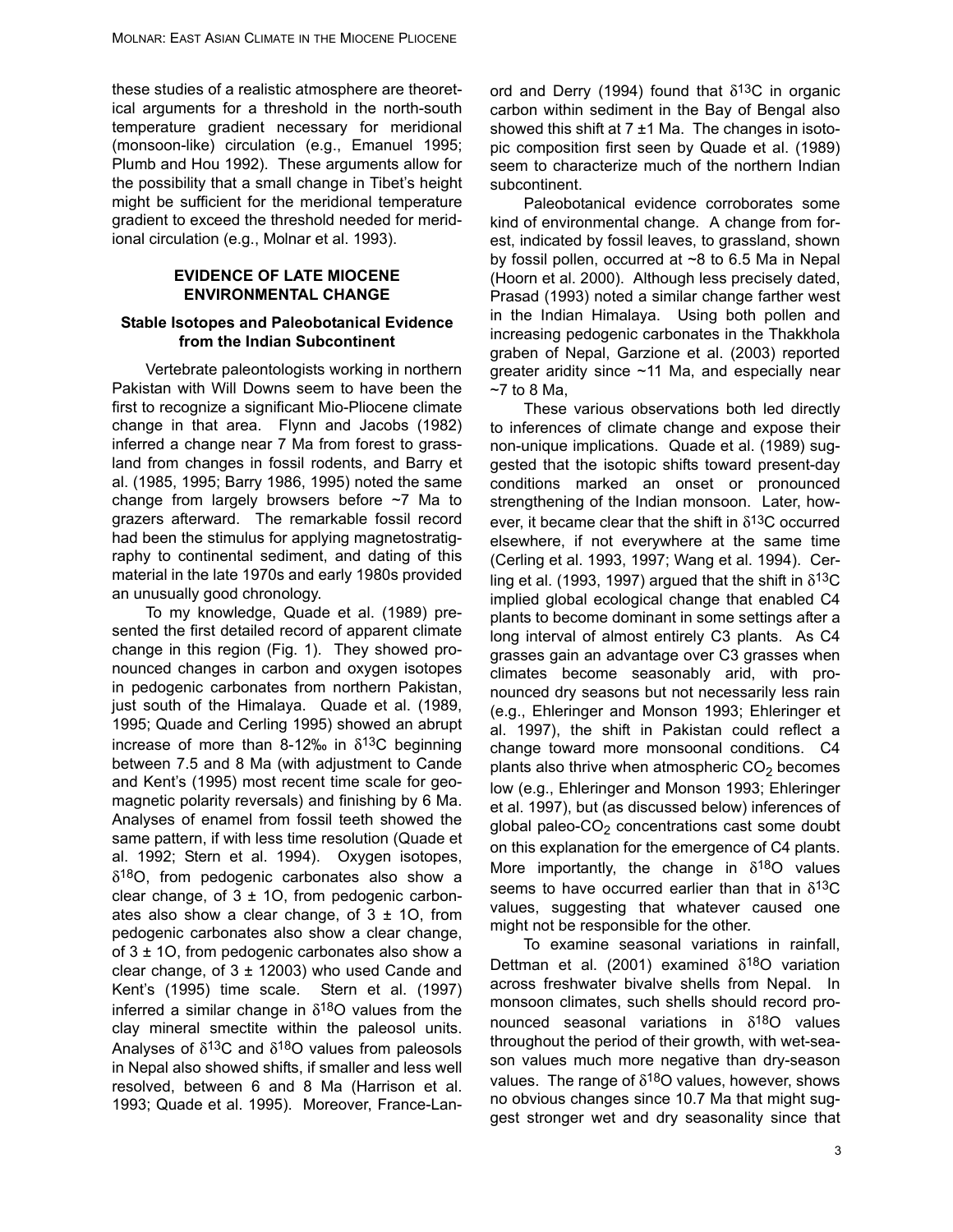## North Pacific Aeolian **Mass Accumulation Rate**



Figure 1. Map of eastern Asia showing time series of environmental changes. In all plots, time increases from the past on the left to present day on the right; red lines show 5-Myr intervals, the green line shows 7.5 Ma, and light shading for young parts of some plots show periods for which there are no data (no sediment, in most cases). Blue symbols indicate measurements of carbon ( $\delta^{13}C$ ) and oxygen ( $\delta^{18}O$ ) isotopes from pedogenic carbonates in Pakistan (Quade and Cerling 1995; Quade et al. 1989, 1992, 1995), percentages of grass (Gramineae) pollen from the Siwalik sediment of Nepal (Hoorn et al. 2000), and percentages of conifer pollen from the Linxia Basin, Gansu Province, China (Ma et al. 1998). Magenta shows proportions of microorganisms in Ocean Drilling Project cores: percentages of *Globigerina bulloides* in the Arabian Sea (Kroon et al. 1991) and of *Neogloboquadrina dutertrei* in the South China Sea (Wang et al. 2003b). Orange indicates loess accumulation and terrigenous sediment at the southern edge of the Bengal Fan, both the accumulation rate, with tick marks at intervals of 50 m/Myr, and mean grain sizes, with tick marks at 200-micron intervals (France-Lanord et al. 1993). Loess accumulation rates, plotted at the same scale, are shown for four regions: Qinan (Guo et al. 2002), Lingtai (Ding et al. 1999), Xifeng (Sun et al. 1998a,b), and Jiaxian (Qiang et al. 2001, who did not sample the top 3 Ma). Finally, aeolian deposition in the North Pacific (Rea et al. 1998) is plotted with tick marks at 0.2 kg/m2/kyr.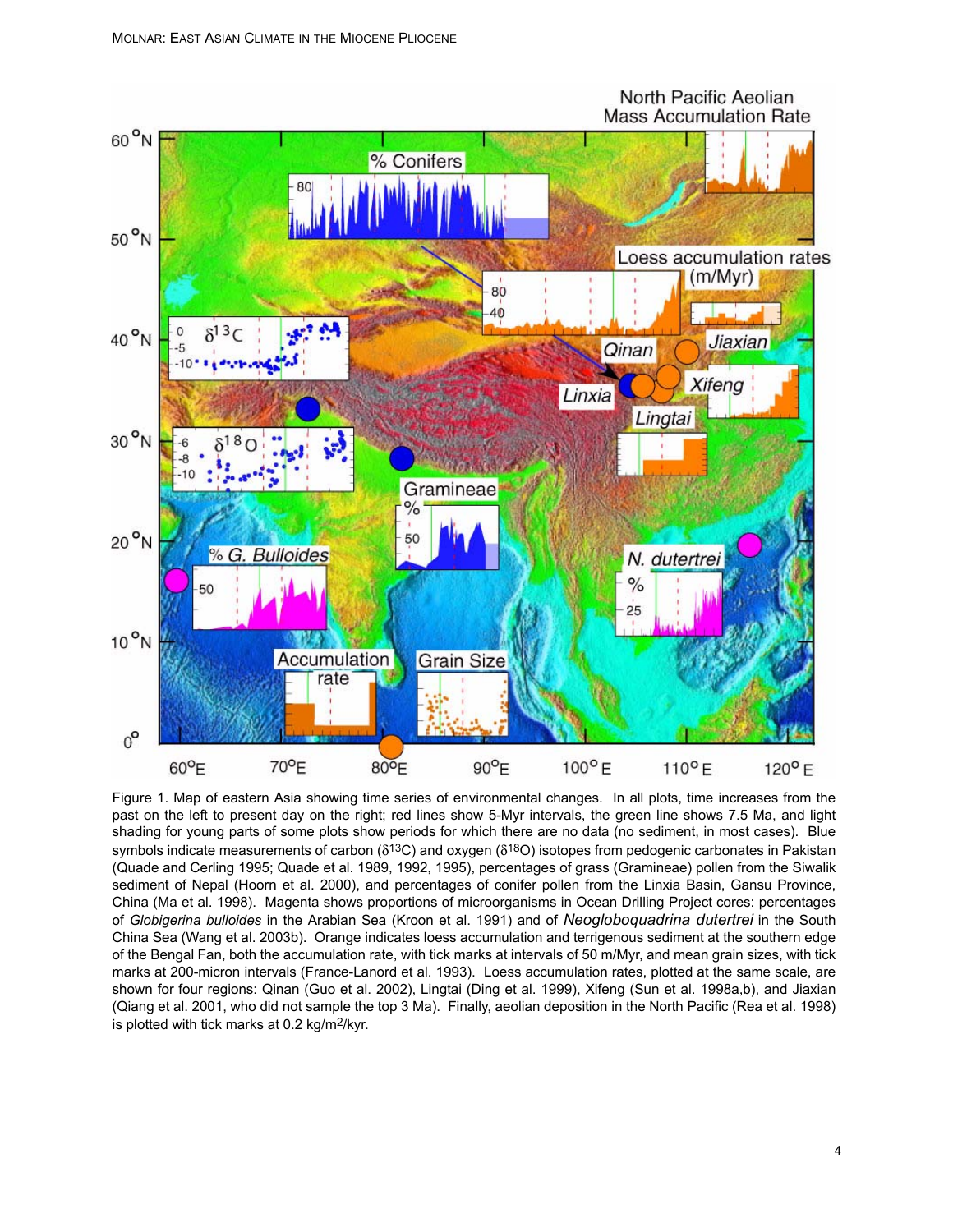period. Thus, Dettman et al. (2001) concluded that insofar as the shells recorded seasonal variations in precipitation associated with the monsoon, the monsoon had changed little since 10.7 Ma. In fact, if their data did indicate a change at  $\sim$ 8 Ma, the change would be toward less seasonality, and hence perhaps a weaker monsoon in a more arid climate. Four of five of the pre-7.5 Ma wet season  $\delta^{18}$ O values presented by Dettman et al. (2001) are more negative (-9.5‰) than the six post-7.5 Ma wet season values (-6.5‰). They might suggest that the wet season was wetter prior to 7.5 Ma than after that time, which is consistent with aridification at ~7-8 Ma, but not with an increased seasonal (monsoonal) rainfall at that time. Thus, stable isotopes from the Indian subcontinent do not provide a firm footing for the inference of a stronger monsoon since 6-8 Ma than before that time.

In summary, most of the observations can be interpreted as a shift toward more arid conditions at 6-8 Ma. Moreover, the various factors that can contribute to a shift in  $\delta^{18}O$  values, which is one of the more precisely dated and clearer signals, do not allow them to resolve what climate change actually occurred or, more precisely, whether or not the Indian monsoon changed significantly.

#### **Winds over the Arabian Sea**

Results from the Ocean Drilling Project's Leg 116 off the southwest coast of Arabia gave impetus to the inference that the Indian monsoon strengthened near 8 Ma (Fig. 1). Seasonally changing winds, from the southwest in summer and from the northeast in winter, define the monsoon, and one manifestation of these winds is an upwelling of cold, nutrient-rich, deep water, especially during summer. The steady wind causes a transfer of the upper waters to the right of the wind direction (Ekman transport), and with the Arabian coast on the northwest side, cold water must upwell to replace the water that has been transported southeastward during summer. In the present-day ocean, one foraminifer, *Globigerina bulloides*, dominates plankton in the northwest Arabian Sea (Curry et al. 1992; Kroon 1988; Prell and Curry 1981). Although most *G. bulloides* plankton live at high latitudes, this foraminifer reproduces abundantly during summer monsoons, and then virtually disappears between the summer and winter monsoons. *G. bulloides* currently comprises roughly half of the planktonic foraminifera in the northwest Arabian Sea, and it has done so since ~8 Ma (An et al. 2001; Kroon et al. 1991; Prell et al. 1992). It evolved before 14 Ma, but in the northwest Arabian Sea, it contributed only a few percent of the planktonic foraminifera until 8 Ma (Fig. 1). Thus, the

obvious inference, drawn by An et al. (2001), Kroon et al. (1991), and Prell et al. (1992) and exploited by others, is that the monsoon strengthened at ~8 Ma. Prell et al. (1992) supported this inference further using approximately simultaneous, qualitative changes in abundances of radiolaria that also seem to thrive during upwelling.

#### **Sedimentation in the Bay of Bengal**

Roughly 40% of the sediment derived from erosion of eastern Asia accumulates in the Bay of Bengal (Métivier et al. 1999). As a result of its exceptional thickness, the sediment volume can be constrained well (e.g., Curray 1994), but studying most of it is impossible. Ocean Drilling Project cores on the distal edge, however, recovered sediment spanning the last 16 Myr. This record revealed two surprises, at least to those of us who infer a strengthening of the monsoon from the increase in *G. bulloides* at ~8 Ma. At ~7 Ma, both grain sizes and sediment accumulation rates decreased at the distal edge of the Bengal Fan (Fig. 1; France-Lanord et al. 1993). Most would expect a stronger monsoon to convert rivers into torrents capable of carrying abundant large grains toward the plains of northern India and onward to the Bengal fan. Dating of this material is less precise than that in the Arabian Sea, and the decreases in both accumulation rates and grain sizes at 7 Ma could have begun at 8 Ma. Similarly, increases in accumulation rates and grain sizes at ~1 Ma might have begun earlier.

Aalto (1999; personal commun. 1999) suggested that the logic of associating increased grain sizes and accumulation rates with stronger monsoons may overlook an important internal shift within the fluvial dispersal system. The change from forests to grasslands at ~7-8 Ma could have altered the geomorphic regime and the locus of storage for fine sediment. Streams through forests are commonly wide, dynamic, and anastomosing, but those through grasslands are confined to deep, narrow, single-threaded channels until their discharge exceeds a sharply defined bank-full level. The anastomosing forested channels are inefficient at transporting gravel but efficient at transporting suspended fine sediment. Conversely, deep grassland channels are efficient at sluicing gravel to the delta, but floodwater conveyed over bank diverges across wide, hydraulically rough grasslands, and sands and silts are trapped. This mechanism is corroborated by many observations that the size of sediment accumulated switched from coarse channel deposits to fine overbank deposits in the Siwalik foreland basins (with a minimal change in total volumetric rates) at the same time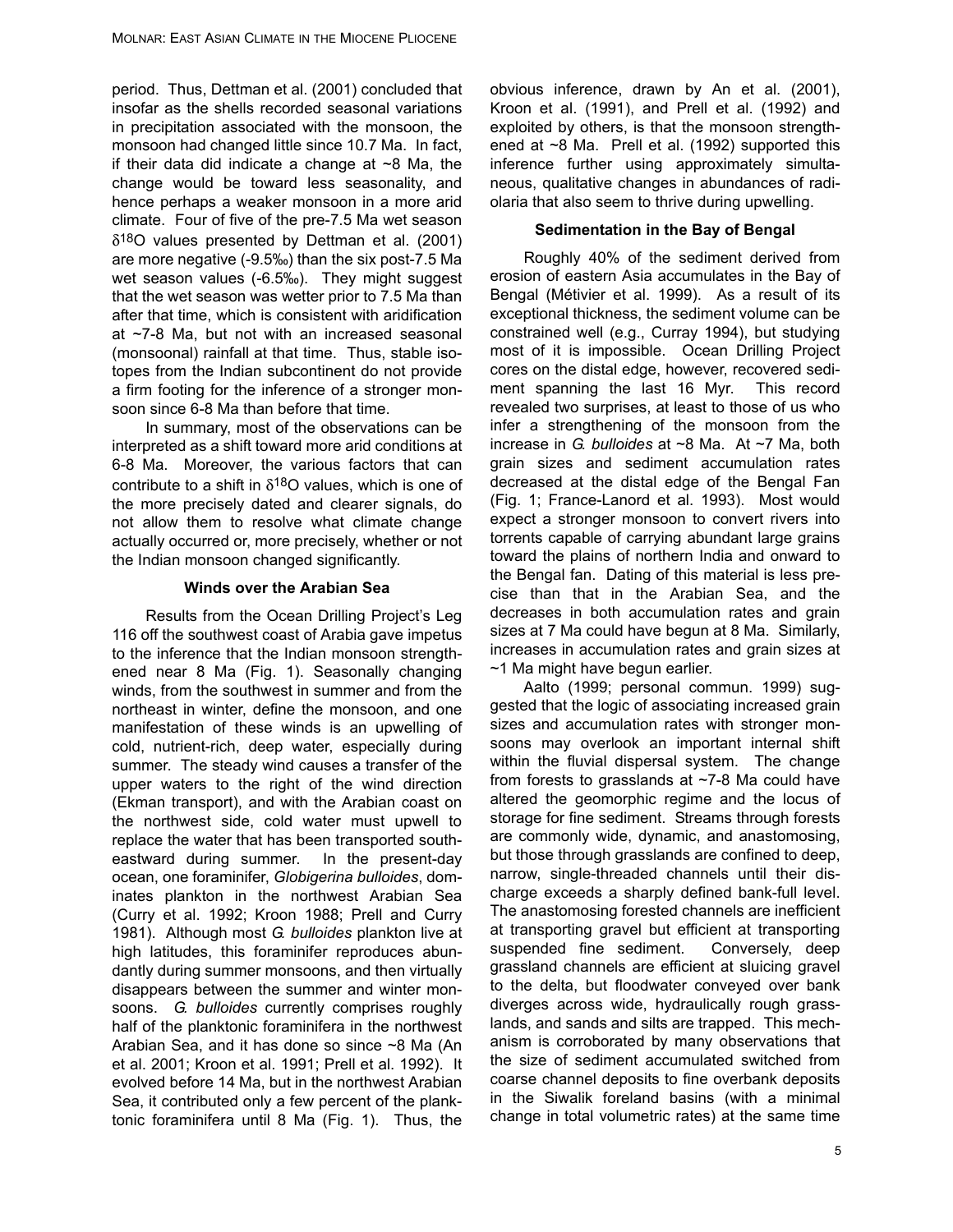substantially more coarse sediment began accumulating in the delta. Because of the large volume of fine sediment now stored in the foreland floodplains, the transition to grassland channels might have decreased the discharge of sands and silts to the Bay of Bengal and distal reaches of the Bengal fan. If Aalto's hypothesis is correct, the decrease in accumulation rates and grain sizes at ~7 Ma at the distal edge of the fan need not be surprising.

Alternatively, the sediment deposited at the distal edge of the fan might not be representative of what rivers bring to the head of the fan. Currently, only one narrow channel transports all sediment entering the head of the fan across it (e.g., Curray et al. 2003), and the evolution and migration of that channel could bias records of accumulation 2000 km from the mouth of the river that delivered the material. In fact, as J. Quade (personal commun., 2004) pointed out, if coarser material were preferentially deposited in the Ganga Basin between 7 and 1 Ma, we might expect to see a higher deposition rate there during that interval, but Burbank et al. (1993) report the opposite. Thus, the observations of decreased grain sizes and accumulation rates at the distal edge of the Bengal fan suggest some kind of environmental change at ~7 Ma, but what change occurred remains unresolved.

## **Upwelling in the South China Sea**

East Asia undergoes seasonal climate changes that are not simultaneous with the Indian monsoon, but that nevertheless share patterns typical of monsoons. In summer, moisture from the western Pacific and South China Sea enters South China. Depending on the strength of this circulation, moist air penetrates to North China or stops farther south. In winter, winds from the northwest transport cold dry air into central China. Like the Indian Monsoon, winds reverse seasonally in phase with reversals in meridional temperature gradients between Tibet and equatorial regions (e.g., He et al. 1987; Hsu and Liu 2003).

*G. bulloides* does not thrive in the South China Sea, but Wang et al. (2003a) suggested that the relative abundance of *Neogloboquadrina dutertrei* can provide a measure of monsoon strength in this region. *N. dutertrei* lives above the thermocline but below the mixed layer. Hence, the depth of the thermocline affects its productivity; when too deep, light cannot reach the organisms on which *N. dutertrei* feeds, but when shallow, it thrives. Wang et al. (2003a) showed that the percentage of *N. dutertrei* increased at ~7.6 Ma, from which they inferred a strengthening of monsoonal winds that caused a shoaling of the thermocline. A greater

increase in the percentage of *N. dutertrei* at 3-4 Ma (Fig. 1) presumably reflects yet stronger winds associated with an ice-age world.

#### **Loess Deposition in China and Aeolian Sediment in the Pacific Ocean**

In spring, winds over the deserts of Mongolia and western China sweep up dust and spread it over eastern China, if not much farther east. This process has a long history, for loess deposition had begun just west of the Loess Plateau, in Qinan (Fig. 1), by 22 Ma (Guo et al. 2002). Moreover, isotopic fingerprinting of aeolian sediment in the North Pacific indicates a constant source, the Gobi Desert region, since at least 12 Ma (Pettke et al. 2000). Loess accumulation increased at ~7-8 Ma; this can be seen in peaks of accumulation rates both at Qinan and in the North Pacific (Rea et al. 1998), and by the onset of loess deposition at other sites: Lingtai, 7.05 Ma (Ding et al. 1999), Xifeng, 7.2 Ma (Sun et al. 1998a,b), and Jiaxian, 8.35 Ma (Qiang et al. 2001). At these three latter sites, the basal loess overlies much older rock of a different type. What this increase in aeolian sediment transport and deposition implies for climate change remains open, but obviously some kind of climate change must have occurred.

## **Palynological and Isotopic Evidence of Aridification of the Linxia Basin**

Fossil pollen spectra from the Linxia Basin show a number of changes near 8.5 Ma, with perhaps the most important being a decrease in conifer pollen (Fig. 1) and a concurrent increase in grass pollen (not shown in Fig. 1; Ma et al. 1998). These changes suggest that the region became more arid at this time (e.g., An et al. 2001). Moreover, less precisely dated pollen from the Qaidam Basin, west of the Linxia Basin, also suggest aridification in late Miocene time (Wang et al. 1999).

Dettman et al. (2003) reported a relatively small change in  $\delta^{18}O$  values, from -12‰ to -9‰ from the Linxia Basin near 12 Ma, which they associate with a shift in atmospheric circulation and a more arid climate. Superimposed on this baseline shift are brief intervals with much less negative δ18O values with the least negative reaching–2‰ to -3‰ between ~9.6 and 8 Ma. These values, from lacustrine sediment, suggest that lakes were closed and that evaporation was high in this period, consistent with marked aridification. These observations, which show a larger environmental change at ~12 Ma than at 8 Ma do not offer much support for a change at 8 Ma, but they do permit one at that time.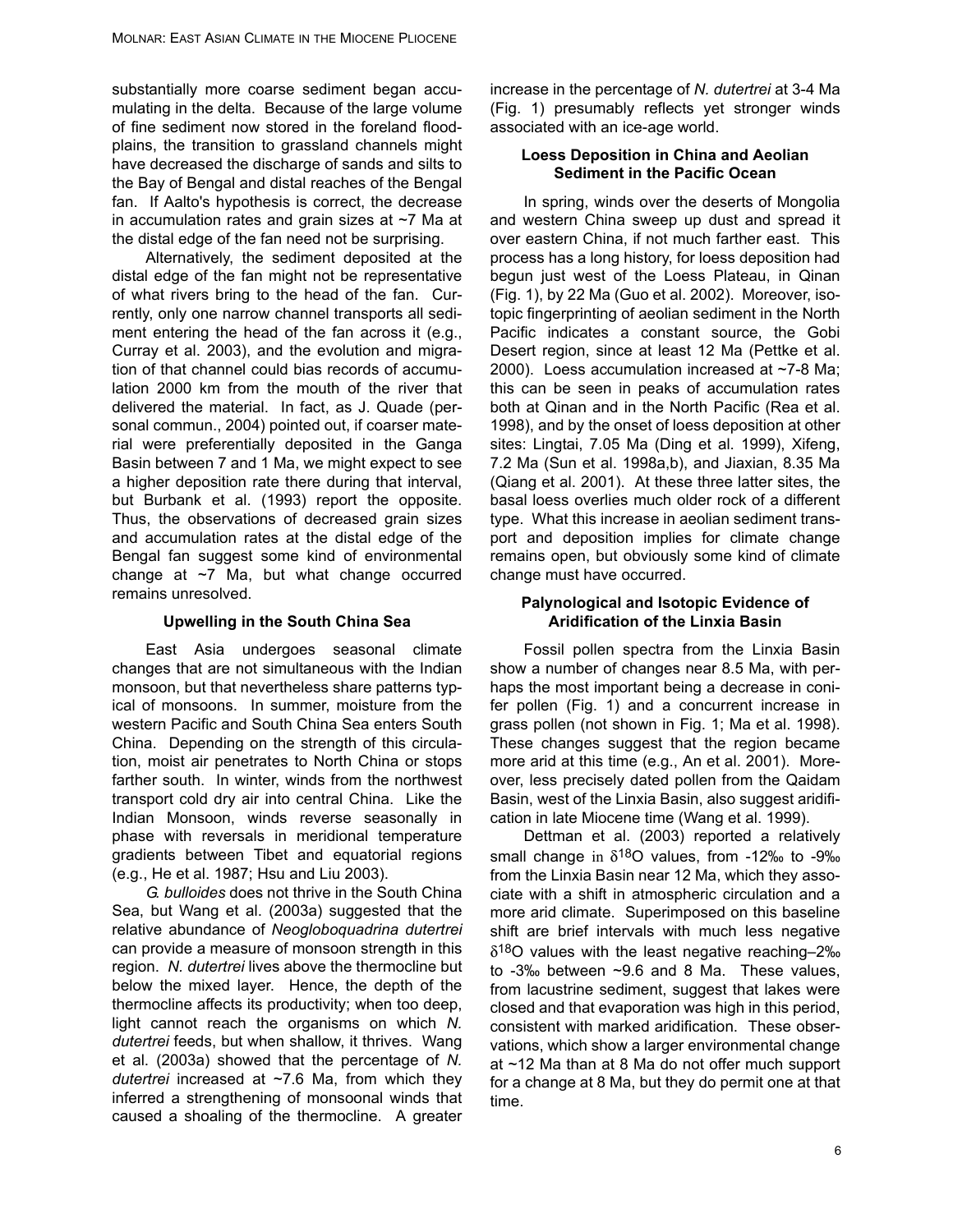#### **To What Extent do Paleoenvironmental Data Imply Synchronous Environmental Change Near 8 Ma?**

If one treats phenomena occurring within the interval between  $\sim$ 9 and  $\sim$ 6 Ma as simultaneous, then nearly all of the changes discussed above occurred simultaneously. Uncertainties in dating most of the marine records are less than ~1 Myr, except perhaps that for sediment accumulation on the Bengal Fan, for which the uncertainty is surely less than 2 Myr. In particular, magnetostratigraphy of terrestrial material gained much of its credibility from applications to the Siwalik series in Pakistan, and the magnetostratigraphic records from the loess in China are among the most impressive. The least accurately dated change discussed above is that of pollen in the Linxia Basin. Even ignoring it, there seems little doubt that environmental changes occurred near 8 Ma in the region surrounding Tibet.

Ignoring suggested changes at 11 or 12 Ma (e.g., DeCelles et al. 1998; Dettman et al. 2003), a closer look at timing of the others requires that changes within the period between 9 and 6 Ma not be simultaneous. Changes in  $\delta^{18}$ O occurred ~1-2 Myr before those of  $\delta^{13}$ C, and because the same samples were used for analyses of both isotopic systems, this difference seems to be required.

Most agree that the change in  $\delta^{13}$ C implies a change from a dominance of plants that use the C3 pathway for photosynthesis to a rise in importance of plants, grasses in nearly all cases, that exploit the C4 photosynthetic pathway. Environmental changes that could facilitate a shift from C3 to C4 plants include (1) a switch to more seasonally concentrated precipitation, perhaps associated with greater aridity, but not necessarily so, and (2) a reduced partial pressure of  $CO<sub>2</sub>$  (e.g., Cerling et al. 1993, 1997; Ehleringer and Monson 1993; Ehleringer et al. 1997). Estimates of paleo-pCO<sub>2</sub> do not indicate much change since ~10 Ma (Demicco et al. 2003; Pagani et al. 1999; Pearson and Palmer 2000; Royer et al. 2001; Van der Burgh et al. 1993), and thus ascribing the emergence of C4 plants at 6-7 Ma to changes in  $pCO<sub>2</sub>$  requires ignoring this evidence. As noted above, variations of  $\delta^{18}$ O across freshwater bivalve shells, which measure amplitudes of seasonal differences in precipitation, show no indication of change near 8 Ma in Nepal and do not support the inference of increased seasonality (Dettman et al. 2001). Yet other observations, such as the shift from browsers to grazers (Barry 1986, 1995; Barry et al. 1985, 1995; Flynn and Jacobs 1982) and the shift from forest to grassland macrofossils and pollen (Garzione et al. 2003; Hoorn et al. 2000; Ma et al. 1998; Prasad 1993), do corroborate a change consistent with some combination of greater aridity and (if one ignores the evidence of Dettman et al. (2001)) more seasonally concentrated precipitation. Thus, the association of the abrupt increase in C4 plants with such climate changes seems sensible.

The increase in  $\delta^{18}O$  values (wet season) near 8 Ma almost surely reflects a change in the water precipitated on the northern Indian subcontinent. Distinguishing the extent to which the increase, however, indicates a shift in the source of water, the degree to which 18O was rained out either where 18O was deposited or en route via the tendency for  $\delta^{18}O$  to become more negative with increasing rainfall (the "amount" and the "continental effects" of Dansgaard 1964), or the degree of evaporation of surface water (which is important because measurements exploit the carbonate record) remains open to debate. Accordingly, associating this increase with a strengthening of the monsoon must be considered speculative. In fact, the shift to monsoon rainfall should lead to a depletion of 18O in atmospheric water vapor that precipitates as far inland as northern Pakistan, not the increase in  $\delta^{18}O$  that has been observed. The simplest explanation for the increase in  $\delta^{18}O$  values is a change to a more arid environment, which is puzzling because it preceded the increases in  $\delta^{13}$ C values, which suggest the same change. Moreover, the evidence most suggestive of a strengthening of the monsoons, the increases in, especially, *G. bulloides* in the Arabian Sea and in *N. dutertrei* in the South China Sea, seem to have occurred before the change in  $\delta^{13}$ C, but apparently concurrently with that in  $\delta^{18}O$ .

These observations suggest a crude simultaneity of environmental change near 6-9 Ma throughout the region surrounding Tibet. Moreover, they can be tentatively associated with aridification at least north and northeast of Tibet, perhaps with more seasonally concentrated precipitation on the Indian subcontinent, and with stronger winds over the Arabian and South China Seas. Yet, the apparent difference in timing between changes within the period 9 to 6 Ma makes deducing cause and effect among possible physical processes speculative, if not premature. It is worth recalling that the features that we associate with the monsoons – seasonal winds of constant direction, seasonally concentrated rains, and very heavy rains – owe their origins to different aspects of the ocean-atmosphere system (e.g., Webster et al. 2002). Perhaps not all developed at the same time.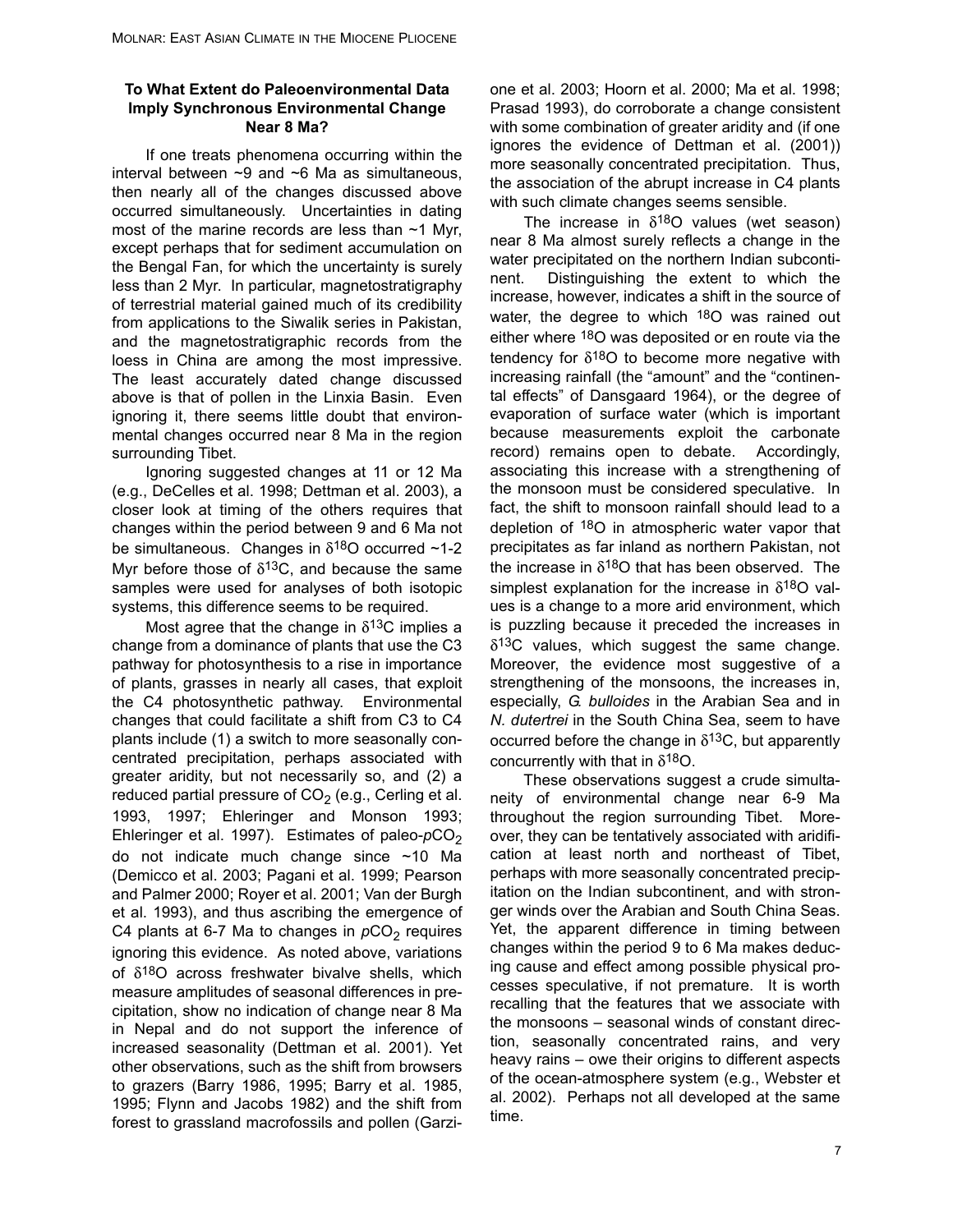## **TECTONIC EVENTS IN MIO-PLIOCENE TIME**

As with environmental changes, a spectrum of observations suggests changes in the tectonic development of Tibet and its surroundings in late Miocene time. Some such events can be dated precisely at 7-8 Ma, and although dating of others remains less precise, many seem to have occurred near that time. If the growth of Tibet somehow affected regional climate, perhaps the most convincing test would be a demonstration that the mean elevation of Tibet changed concurrently with those climatic changes. So, let's begin with a discussion of paleoaltimetry and then address other observations.

#### **Paleoaltimetry of Tibet**

The best test of the suggestion that most, if not all, of Tibet rose 1000-2000 m around 8 Ma would be a demonstration of lower elevations before that time and higher after it. Asserted histories of Tibetan elevation changes abound, but in my opinion, those that might address the question posed here are indefensible, if not wrong, and those that are right do not address it. The weakest inferences are based on either one or more fossil plant organs and pollen, fossil mammals, deposition rates and facies of sediment deposited near Tibet, and qualitative geomorphic observations. Let me discuss them before considering more reliable inferences.

Axelrod (1981) and Xu Ren (1978, 1981, 1984) assigned nearest living relatives to fossil plants and pollen, and they then used the environments shared by the nearest living relatives to assign paleo-elevations to *southern* Tibet. Xu Ren (1981), in particular, reported a rise of 3000 m since late Pliocene time. Mercier et al. (1987) subdivided these and similar data regionally to suggest that different parts of the plateau rose at different times, but they too found a rapid late Cenozoic rise for most of the plateau. Although many have criticized this approach (e.g., Chaloner and Kreber 1990; Wolfe 1971, 1979), let me use one example to illustrate how far astray this approach can go. Axelrod (1966, p. 29) associated roughly 90% of the fossil plant taxa from the Eocene Copper River Basin in northeastern Nevada with nearest living relatives either from "the Coast redwood forest [that] extends from sea level up to near 400-500 feet," or with "the Spruce-Hemlock forest [that] has its lower margin near 4,500 feet." The gap of 4000 feet, more than 1000 m, in the elevation ranges separating roughly half of these modern taxa from the remaining half requires that roughly half of the taxa subsequently adapted to very different present-day climates. Hence, the method not only ignores, but also is blind to evolutionary change.

Similar logic has been applied to fossil mammals, such as *Hipparion* (e.g., Li et al. 1981; Liu and Ding 1984). Proponents of a low Tibet in late Miocene and Pliocene time have associated such animals with warm environments that characterize regions outside of Tibet where fossil specimens have been found. Having excluded Tibet from those environments, these authors then deduced that for *Hipparion* and other animals to have lived on Tibet, Tibet must have been much warmer than it is today. This logic not only ignores late Cenozoic global cooling, but also denies the possibility that *Hipparion*, like modern horses, could have lived in a wide spectrum of environments, including Tibet.

Finally, many inferences that since 3-4 Ma parts, if not the whole, of Tibet rose from a low plateau only ~1000 m high to its present height derive from increases in sedimentation rates and in grain sizes of material deposited near Tibet (e.g., Li and Fang 1999; Li et al. 1997a, 1997b; Pares et al. 2003; Zheng et al. 2000) or from geomorphic inferences of recent down-cutting of rivers, like the Yellow River (e.g., Li et al. 1981, 1996). First, all such observations apply only to the edges of the plateau, not to the mean elevation of the large, internally drained, highest part of the plateau. Thus, even if these observations did relate to tectonic activity of Tibet, they would apply only to its outer edges. As did Will Downs, I think that most of these changes in erosion rates and grain sizes result from climate change (Molnar 2004; Molnar and England 1990; Zhang et al. 2001).

In the last few years, three studies have put bounds on middle to late Miocene paleo-elevations of three sites in southern Tibet, and all three imply that subsequent changes in height have been less than 1000-1400 m (Fig. 2). Garzione et al. (2000b) measured values of  $\delta^{18}O$  in modern stream water to derive a calibration of its values with height; they then measured such values in pedogenic carbonates, shells, and lacustrine micrites dating from 11 to 7 Ma in the Thakkhola graben of Nepal and used their local calibration to infer paleo-altitude (Garzione et al. 2000a). Rowley et al. (2001) used some data of Garzione et al. (2000b) and Wang et al. (1996), among other samples, to calibrate a theoretical relationship based on Rayleigh fractionation; they applied it to sedimentary rock in grabens in southernmost Tibet. They reported no change in elevation since  $~10$  Ma, though their results allow systemically higher estimates of paleo- than present-day elevations. Finally, Spicer et al. (2003) used leaf physiognomy and Wolfe's (1993; Forest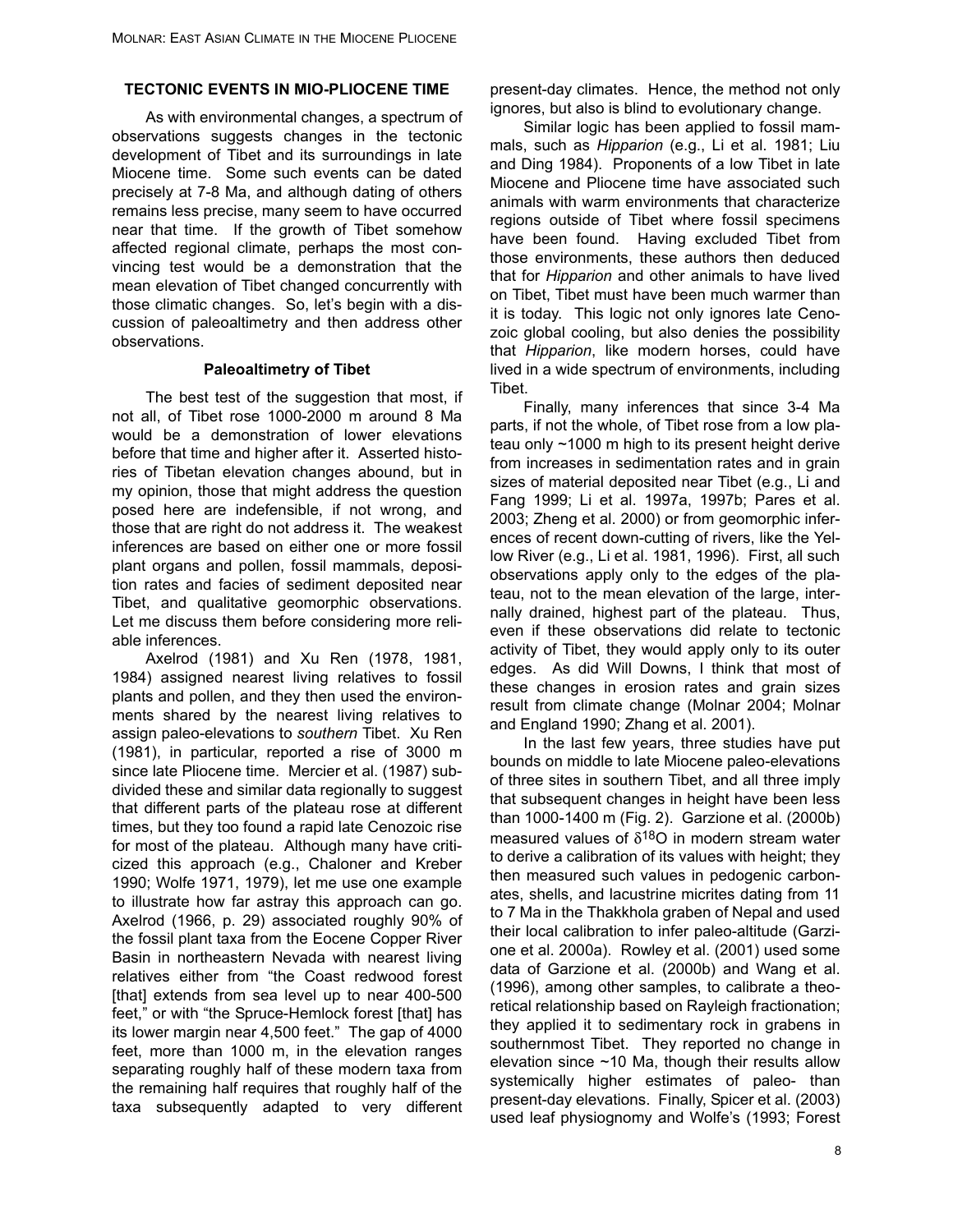

**Figure 2.** Map of eastern Asia showing loci of inferred tectonic developments that began within a few million years of 8 Ma, with types of observations color-coded. Yellow dots show three locations where Garzione et al. (2000b), Rowley et al. (2001), and Spicer et al. (2003) reported elevations similar to those today at 11, ~10, and 15 Ma, respectively. Dark blue dots show places where northerly trending normal faults have been dated: Shuang Hu graben (Blisniuk et al. 2001), Thakkhola graben (Coleman and Hodges 1995; Garzione et al. 2000a, 2003), Nyainqentanghla graben (Harrison et al. 1995; Pan and Kidd 1992), and two other normal faults assigned dates of  $8 \pm 1$  and  $9 \pm 1$  Ma (Harrison et al. 1995); and the light blue dot shows where north-south trending dikes were dated as old as 18 Ma (Williams et al. 2001). Red dots show places where folding, thrust faulting, and crustal shortening seem to have begun in late Cenozoic time: Equatorial Indian Ocean (Cochran 1990; Curray and Munasinghe 1989; Krishna et al. 1998), Tien Shan (Abdrakhmatov et al., 2001; Bullen et al. 2001, 2003), Qilian Shan (Métivier et al. 1998), Gobi-Altay (Kurushin et al. 1997), Liupan Shan (Zheng et al. 2005), and the Min Shan and Longmen Shan (Kirby et al. 2002). The magenta dot shows the location of the Linxia Basin, where Fang et al. (2003) inferred that progradation of a foreland fold-andthrust belt and flexure ceased in late Miocene time, and the locus of deformation moved far from this area. Orange dots show regions where late Cenozoic incision is inferred to result from a Late Miocene rise of the gentle surface of the southeastern Tibetan Plateau (Clark 2003; Clark et al. 2005).

et al. 1999; Wolfe et al. 1998) correlations of it with environmental parameters to infer a 15-Ma paleoelevation of the Namling basin in southernmost Tibet that is indistinguishable from that of today. These three papers rely on two different types of data  $(\delta^{18}O$  and fossil leaves) and three different methods. They imply that southernmost Tibet has undergone, at most, only small changes in elevation in late Cenozoic time.

As important as the studies by Garzione et al. (2000a,b), Rowley et al. (2001), and Spicer et al.

(2003) are in corroborating the methods used, they do not place tight bounds on the evolution of Tibet's *mean* elevation. Most students of Tibetan geology recognize that an Andean margin, characterized by high elevations, and not a low terrain punctuated by a chain of volcanoes, typified southern Tibet before its collision with India (e.g., England and Searle 1986; Murphy et al. 1997). Late Cretaceous and early Cenozoic volcanic rock overlying folded, late Cretaceous sedimentary and volcanic rock in southern Tibet demonstrates sig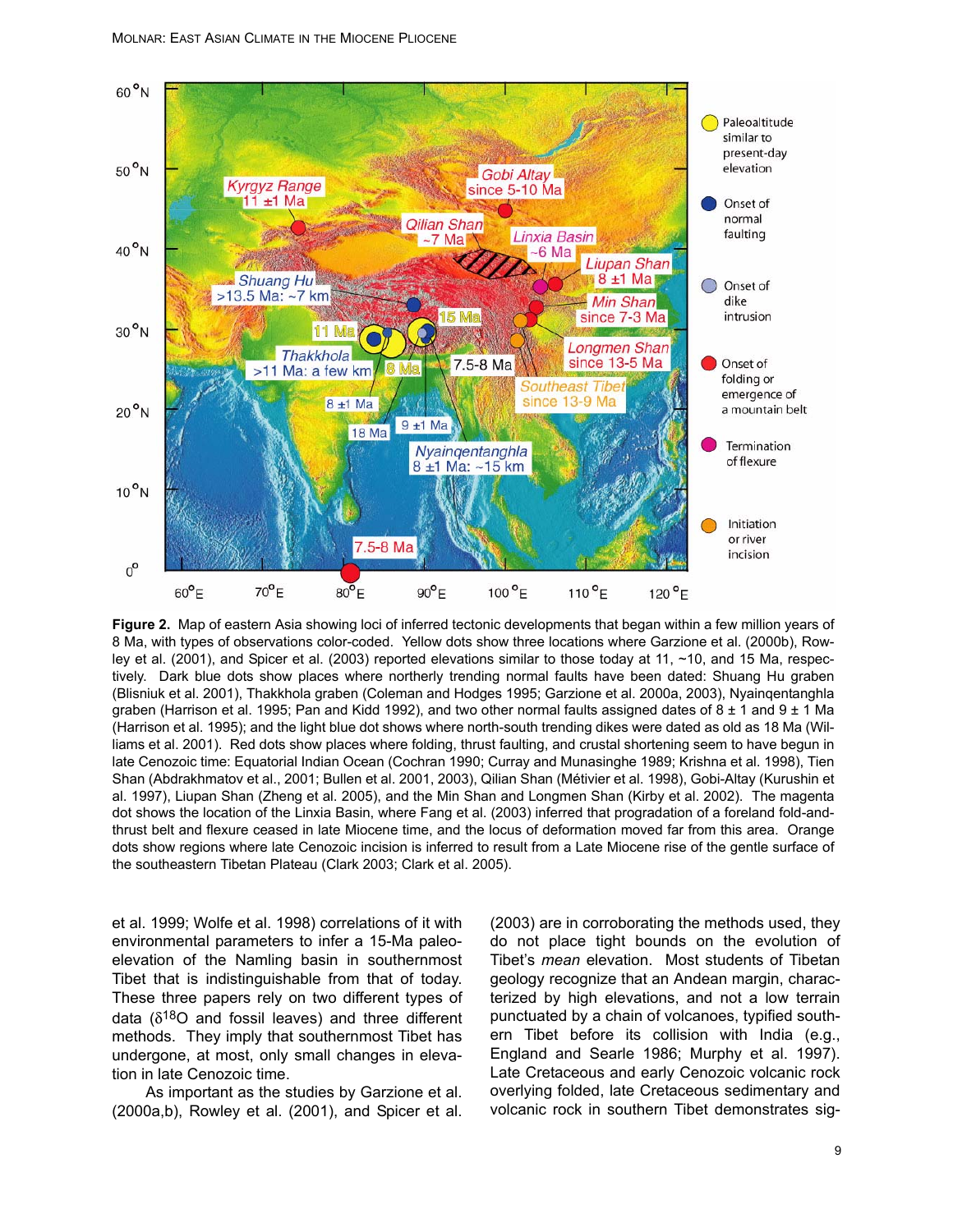nificant pre-collisional crustal shortening (e.g., Chang and Cheng 1973). Thus, high paleo-elevations for *southern* Tibet offer no great surprise to those who imagine a rise of 1000-2000 m of the mean elevation of Tibet at ~8 Ma or a marked outward growth at that time.

#### **Folding of the Indian Plate South of India**

Because quantitative paleoaltimetry has not constrained the elevation history of more than a fraction of the plateau, we must use surrogates for changes in both the mean elevation and the lateral extent of the plateau. The best dated, if also the most remote, tectonic change occurred south of India in lithosphere beneath the Indian Ocean (Fig. 2).

Excluding narrow plate boundaries, the earth's most seismic submarine region lies near the equator south of India (e.g., Stein and Okal 1978). Sykes (1970) seems to have been the first to notice this activity; he suggested that it marked the initiation of a new plate boundary. Shortly afterward, Eittreim and Ewing (1972) described young folding and faulting of this region. Bands of gravity and geoid anomalies with a characteristic wavelength of ~200 km trend approximately east-west across this region, and positive anomalies mark zones of localized deformation (e.g., Chamot-Rooke et al. 1993; Krishna et al. 1998; Van Orman et al. 1995; Weissel et al. 1980). Drilling of one such fold (Fig. 2) allowed an age of 7.5-8 Ma to be assigned to the onset of folding (e.g., Cochran 1990; Curray and Munasinghe 1989), and Krishna et al. (2001) later correlated and extrapolated sedimentary horizons to assign that age to folding over the entire region.

Using magnetic anomalies and fracture zones formed at the boundaries between the Somalia plate and the India or Capricorn plates, DeMets and Royer (2003) showed that convergence between the India and Capricorn plates was small until about 8 Ma. They could not rule out small relative motion at earlier times, and they reported small but resolvable movement between 20.1 and 17. 4 Ma, but all of the folding seems to have occurred since 7.9 Ma. Less clear is a change in relative motion between the Somalia and India plates.

Although one cannot uniquely attribute the onset and continued deformation in this region to a single change in boundary conditions on the Indian lithosphere, an obvious possibility is that some aspect of India's convergence with Asia changed, and the force per unit length along their boundary also changed. As the "pressure gauge of Asia" (e.g., Molnar and Tapponnier 1978), Tibet applies a

force per unit length to India, and if Tibet rose to a sufficient height, the force (per unit length) resisting India's penetration into Eurasia could become large enough to deform the Indian lithosphere (e.g., Harrison et al. 1992; Molnar et al. 1993). A test of this idea can be made using simple estimates of the force per unit length needed to deform oceanic lithosphere (Martinod and Molnar 1995) and of the force per unit length necessary to maintain a high plateau at different mean elevations. Lateral support of a high plateau at a mean elevation of ~5000 m exceeds the force per unit length needed to deform oceanic lithosphere, but a plateau lower than ~4000 m can be supported by a force per unit length too small to deform oceanic lithosphere (Molnar et al. 1993). Thus, allowing for uncertainties in these estimates, an increase in elevation of ~1000-2000 m could have transformed the boundary condition on the northern edge of the Indian plate sufficiently to initiate deformation of it, and the ultimate separation of the Indo-Australian plate into the Indian and Australian plates.

My impression is that this folding is the most precisely dated large-scale tectonic event in the region that includes Tibet and its surroundings and that apparently occurred simultaneously with environmental changes in the region.

## **Deformation of Intracontinental Regions North and East of Tibet**

Although India collided with Tibet at ca. 45-50 Ma (e.g., Garzanti and Van Haver 1988; Najman et al. 2001, 2002; Rowley 1996, 1998; Searle et al. 1987), a variety of observations suggest that currently high terrain north and east of the high plateau developed long after that time.

**Tien Shan.** Magnetostratigraphy of sediment accumulating in intermontane basins suggests that they formed at  $~10-13$  Ma in much of the western Tien Shan (Abdrakhmatov et al. 2001; Fig. 2). The tightest constraints come from the Chu Basin on the northern edge of the Tien Shan in Kyrgyzstan and the adjacent Kyrgyz Range (Fig. 2). Using magnetostratigraphy, Bullen et al. (2001) showed that sediment accumulation had begun before ~9 Ma, though at a low rate. Cooling ages using both fission-track and (U-Th)/He dating suggest an abrupt onset of erosion of the Kyrgyz Range at 11 ± 1 Ma, from which Bullen et al. (2001, 2003) inferred an emergence of this Range and the formation of the Chu Basin. Magnetostratigraphy from intermontane basins farther south suggests comparable ages, if slightly older (12-13 Ma) for the oldest sediment (Abdrakhmatov et al. 2001). Fission-track dates of ~20-25 Ma from other parts of the Tien Shan suggest that erosion was not neg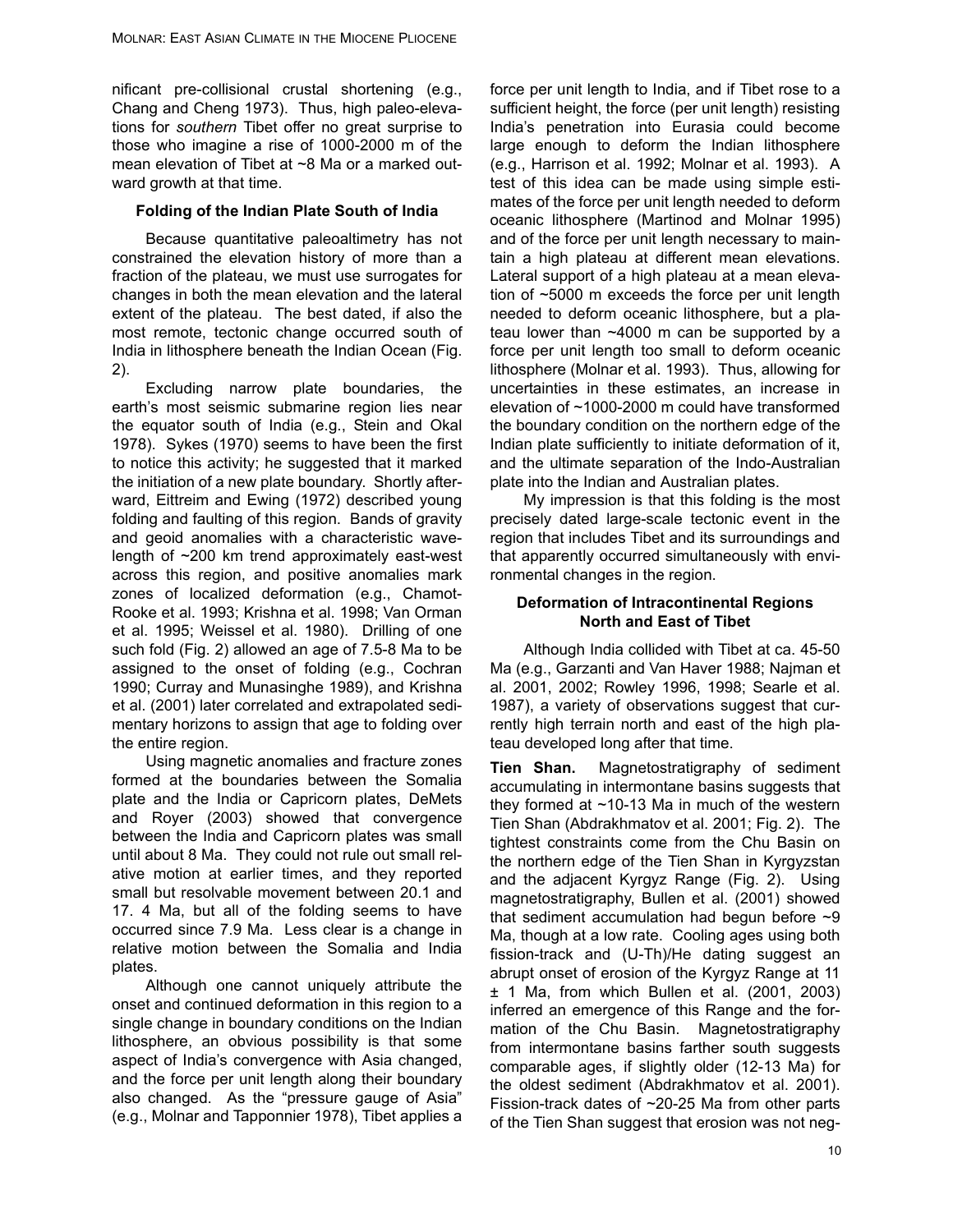ligible (e.g., Sobel and Dumitru 1997; Yin et al. 1998), and therefore that elevated terrain existed before late Miocene time. The filling of basins beginning at 10-13 Ma, however, suggests that mountain building became important at this later interval.

A late onset of mountain building gains some support from estimates of the total shortening across the Tien Shan and its current rate of shortening. Avouac et al. (1993) estimated ~200 km of north-south shortening across the western part of the belt between the Tarim Basin and the Kazakh Platform, although more recent work suggests that the amount may be less (e.g., Abdrakhmatov et al. 2001). The current rate across the same region as measured using GPS is ~15-20 mm/yr (Abdrakhmatov et al. 1996; Reigber et al. 2001), and in Kyrgyzstan, late Quaternary slip rates on the major faults match the GPS rates for that portion of a transect (Thompson et al. 2002). Thus, if the rate were constant, it would imply that all of the shortening occurred since ~10 Ma (Abdrakhmatov et al. 1996). In any case, the combination of presentday rates with the total shortening requires an acceleration of convergence since ~20 Ma, if not since 10 Ma.

**Gobi-Altay of Mongolia.** Evidence for timing of the rise of the Gobi-Altay (Fig. 2) is far less convincing than that for the Tien Shan. Using the ratio of the height of the broad, flat summit plateau on Ih Bogd, the highest mountain in the Gobi-Altay, above the adjacent basin to the vertical component of current rate of slip on the main oblique strike-slip fault north of Ih Bogd (Ritz et al. 1995), Kurushin et al. (1997) inferred that the summit plateau emerged since 5 to 10 Ma.

**Baikal Rift zone.** Although deposition in basins and volcanic activity suggest that rifting in the Baikal area began in Oligocene time but then accelerated in late Cenozoic time (e.g., Kaz'min et al. 1995; Kuzmin et al. 2000; Logatchev 1974; Mats 1993; Mats et al. 2000; Rasskazov et al. 2003). Kaz'min et al. (1995) argued that most sediment was deposited since Late Miocene time, and that faulting began at that time. Indeed, a rift seems to have been present at 5 Ma, for drill cores have penetrated sediment of that age (e.g. Kuzmin et al. 2000). Relying in part on the offset of a dike by a thrust fault dated at 12-14 Ma in the Baikal region (Ruzhich et al. 1972), Delvaux et al. (1997) inferred that thrust faulting and northeast-southwest shortening occurred until late Miocene time, when rifting began, if at a slow rate. Moreover, dating of volcanic rock in northern Mongolia suggests that grabens southwest of Lake Baikal itself began

to form at 10-8 Ma (Rasskazov et al. 2003). Thus, although a precise date for when rifting began cannot be given, much of the crustal extension associated with that process seems to have occurred since 10 Ma or so.

**Qilian Shan.** Similarly, although deformation seems to have occurred on the northeast margin of Tibet shortly after the collision between India and Eurasia, Métivier et al. (1998) inferred that the mountain ranges comprising the Qilian Shan and adjacent high terrain rose at ~5.3 Ma (Fig. 2). They relied on an apparently abrupt increase in sedimentation rate at that time in the Qaidam Basin, southwest of the high terrain. As others have emphasized from the distribution of Oligocene and Miocene sedimentary rock and differing grain sizes (e.g., Dupont-Nivet et al. 2004; Fang et al. 2003; Horton et al. 2004; Ritts et al. 2004; Wang et al. 2003b; Yin et al. 2002), eroding terrain must have lain near the various sedimentary basins in northeastern Tibet when that deposition occurred. Thus, the arguments of Métivier et al. (1998) do not imply that prior to  $\sim$  5.3 Ma relief was absent, but rather that mountains of the present size seem unlikely. A weakness in the suggestion of a rapid rise at 5.3 Ma is that that age corresponds to the boundary between the Miocene and Pliocene Epochs; it requires that erosion rates, attributed to the emergence of adjacent terrain, accelerated precisely when marine microorganisms evolved, which seems causally impossible and therefore improbable. I do not doubt that sedimentation increased within a few million years of 5.3 Ma, but assigning a different date for the onset of rapid sedimentation also requires revising the sedimentation rates. Regardless of my doubts about the precise date when the Qilian Shan emerged, the observation that sedimentation increased rapidly at ~5 Ma in a basin dammed by high terrain to the north and northeast is consistent with a late Miocene emergence of that terrain then.

**Linxia Basin and adjacent edge of the Tibetan Plateau.** Using magnetostratigraphy, Fang et al. (2003) showed that sediment began accumulating in the Linxia Basin (Fig. 2) at  $\sim$  29 Ma and slowly accelerated, as if within a foreland basin adjacent to a northeastward propagating fold-and-thrust belt. The accumulation rate then decreased at  $~6$ Ma. Fang et al. (2003) suggested that flexure ceased at that time, presumably because thrust slip on the fault creating the load flexing the basin slowed or stopped. Accordingly, they inferred that the locus of thrust faulting stepped northeastward.

In support of this timing, Zheng et al. (2003) measured detrital fission-track ages from the Linxia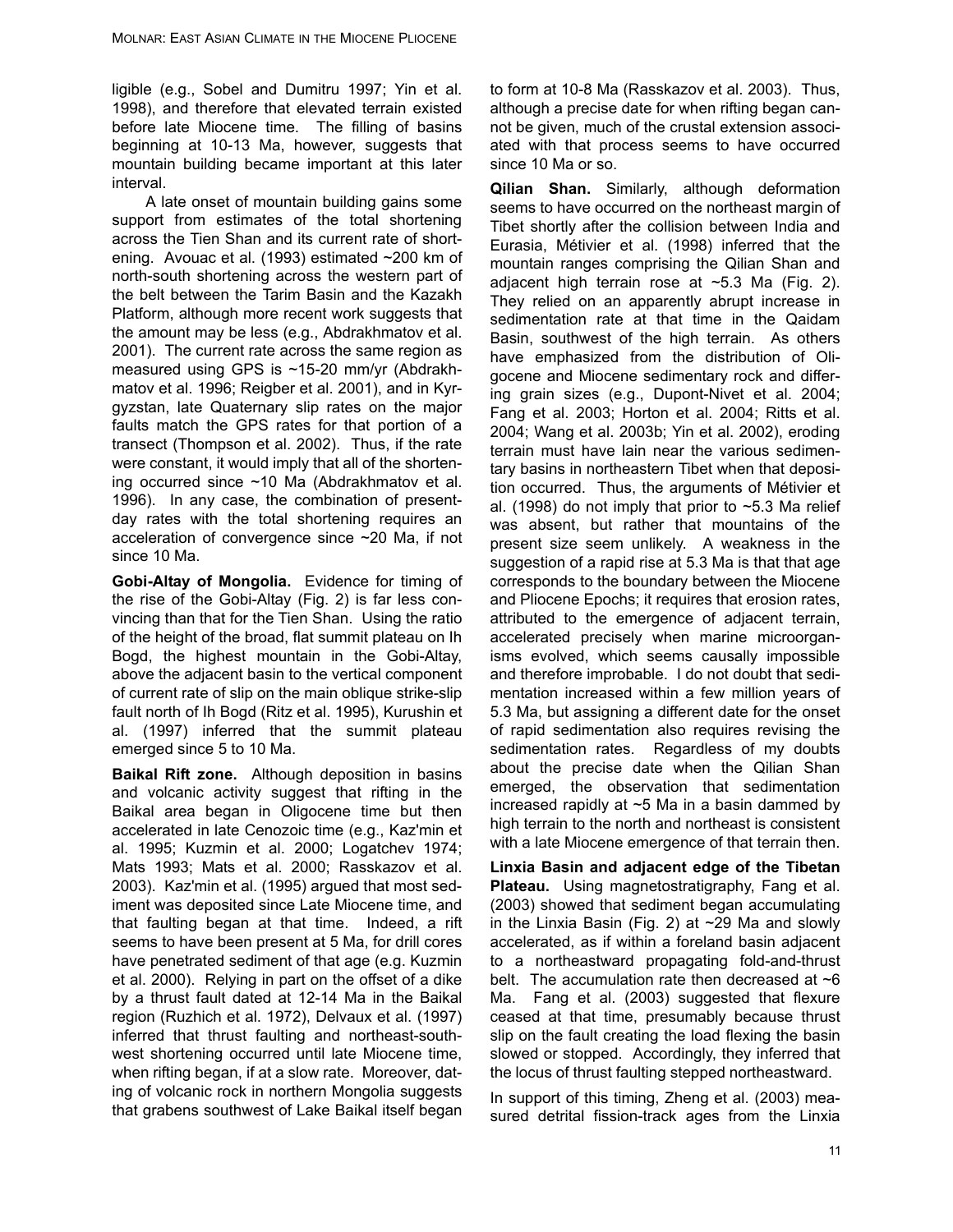Basin, and using Brandon's (1992) method for isolating populations of ages, they showed an abrupt change near 8 Ma, though possibly as early as 14 Ma, in the difference between the mean age of detritus and the depositional age (Fang et al. 2003). Zheng et al. (2003) interpret this change to document the emergence of the range just west of the basin, Laji Shan, where Proterozoic rock crops out widely.

**Emergence of the Liupan Shan.** The Liupan Shan, which lies ~200 km northeast of the Linxia Basin and is marked by a single ridge of high terrain, forms the northeasternmost zone of crustal shortening and thickening associated with the formation and outward growth of Tibet (Zhang et al. 1991). Using reset fission-track ages on detrital material deposited since Cretaceous time, Zheng et al. (2005) found that the older material had been heated sufficiently to anneal tracks and to reset ages, and then subsequently cooled since ~8 Ma. They inferred that thrust faulting, growth of the mountain range, erosion of it, and the resulting cooling of buried sediment began then.

**Min Shan and Longmen Shan.** Using both fission-track and (U-Th)/He dates from different elevations in these regions, Kirby et al. (2002) found slow cooling, at <1ºC/Myr, from Jurassic to mid-Miocene time, and then rapid cooling at 30-50ºC/ Myr (Fig. 2). For the Longmen Shan, rapid cooling began no earlier than 12-13 Ma and perhaps as recently as 5-6 Ma. For the Min Shan, it began no earlier than 6-7 Ma and perhaps as recently as 4-5 Ma. Kirby et al. (2002) suggested that mountain building began when cooling accelerated.

**Incision of southeast Tibet**. Also using fissiontrack and (U-Th)/He dates from elevation transects into deep gorges cut into southeastern Tibet, Clark et al. (2005; Clark 2003) inferred slow cooling at <1ºC/Myr in Cretaceous and early Cenozoic time, followed by rapid cooling beginning between 9 and 13 Ma (Fig. 2). They reported an average erosion rate during the period of slow cooling of <0.02 mm/ yr (< 20 m/Myr) on the interfluves between deep gorges, and they concluded that the present-day gentle surface of low relief almost surely was flat and low when cooling was slow. Thus, since 9-13 Ma, the surface defined by this low-relief terrain rose ~2000 m. They buttressed this inference with a discussion of the present-day drainage and the possibility that rapidly rising terrain led to river capture (Clark et al. 2004).

**Summary.** The preceding discussion describes regions where tectonic activity seems to have begun long after India collided with Eurasia. In the context of tectonic processes that reflect the growth of high terrain concurrent with regional climate change, the mention of a few caveats might help readers.

First, notice that the formation of basins and ranges within the Tien Shan began before 8 Ma. Thus, if that tectonic activity relates to growth of Tibet, it preceded most (but not all) of the environmental changes discussed above, if by no more than a few million years. Of course, a rise of Tibet by as much as 1 km surely requires a finite amount of time measured in millions of years. Conversely, if these tectonic developments in the Tien Shan reflect a change in the structure of Tibet, they imply that such changes began before the atmosphere responded to them, presumably because exceeding a threshold required a finite change in Tibet's mean elevation.

Second, with the uncertainties in ages, perhaps none of the inferred emergence of mountain ranges and higher elevations occurred simultaneously. Nor do any of these observations require a concurrent increase in elevation of the high part of Tibet. Rather, current uncertainties merely permit such a possibility.

Finally, all of these inferences depend on changes in erosion, incision, or sedimentation; none documents changes in mean elevations and none quantifies amounts of vertical movement. Tectonic activity is not the only trigger for increased erosion, and changes in erosion, incision, or sedimentation do not necessarily imply concurrent tectonically created relief (e.g., Molnar and England 1990; Zhang et al. 2001). From a converse view, however, if one hypothesizes that the surface of Tibet rose 1000-2000 m beginning a few million years before 8 Ma, and that the associated gain in potential energy per unit area induced deformation in surrounding regions, then these hypotheses pass tests set by the evidence presented above for late Miocene increases in erosion, incision, or sedimentation.

## **Normal Faulting and East-West Extension of Tibet**

When Harrison et al. (1992) suggested that Tibet had reached its maximum elevation at  $\sim$ 8 Ma, and regional climate changed at the same time, one fact that they used, and that Molnar et al. (1993) also exploited, was the date of  $\sim$ 8 Ma for the onset of slip on one major normal fault in Tibet. Dating along two transects of material in the fault zone on the southeast side of the Nyainqentanghla in Tibet (Fig. 2), supported by calculations of conductive heat transport, implies an initiation of faulting at  $8 \pm 1$  Ma (Harrison et al. 1995; Pan and Kidd 1992). Moreover, from the cooling ages on the two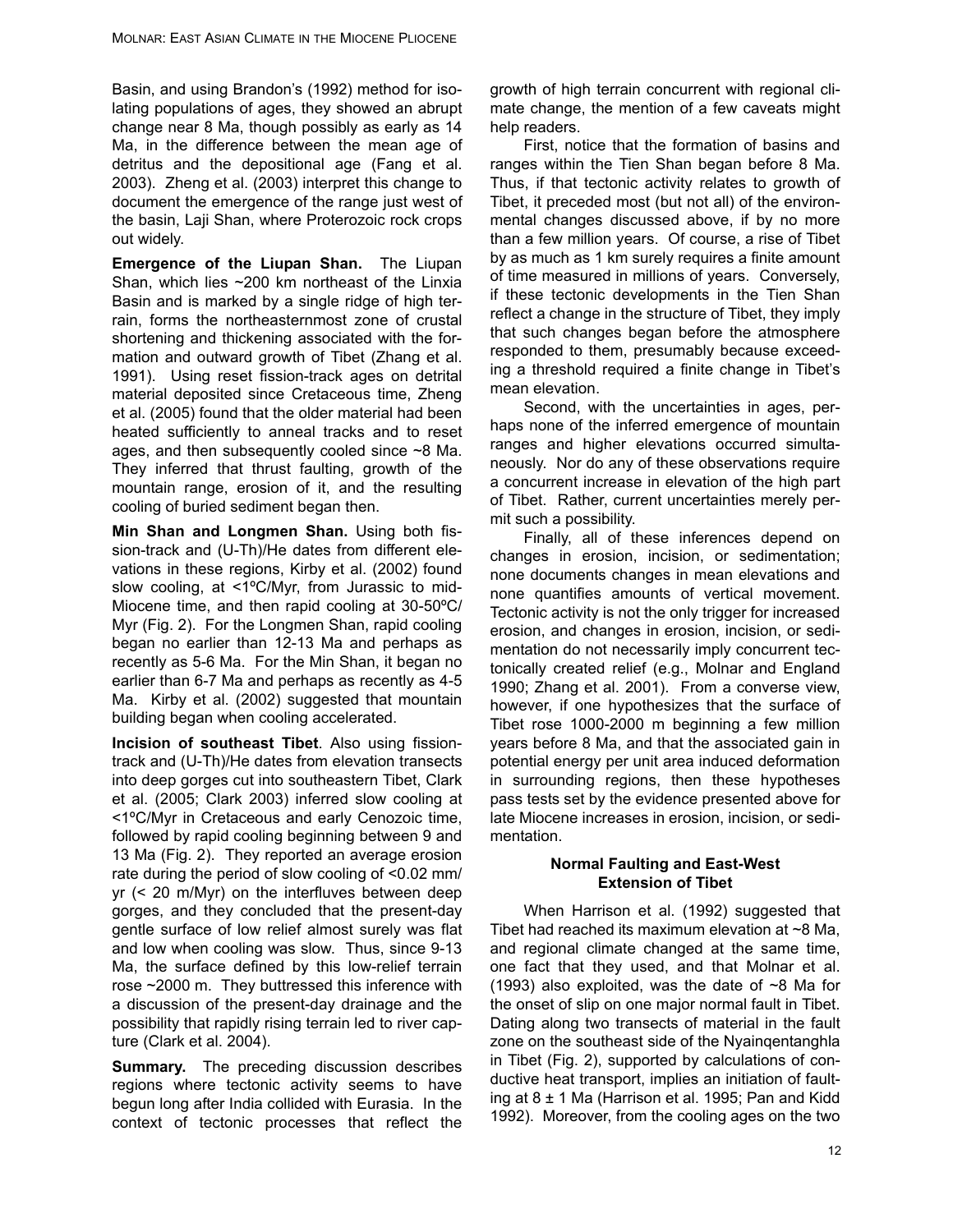sides of the fault, Harrison et al. (1995) inferred 15- 20 km of slip on the fault, which shows that this fault is not minor. Harrison et al. (1995) also reported, without giving details, that two other normal faults in southern Tibet formed at  $8 \pm 1$  Ma and 9 ± 1 Ma (Fig. 2). Stockli et al. (2002) also obtained dates elsewhere in southern Tibet that corroborate this timing, but subsequent to Harrison's work, others have measured dates, from which they inferred an earlier onset of normal faulting.

Coleman and Hodges (1995) dated hydrothermally deposited mica in north-south extension fractures in the Greater Himalaya near the Thakkhola graben (Fig. 2). They used their date of ~14 Ma to demonstrate normal faulting and east-west extension at that time. Later Garzione et al. (2000a, 2003) showed that sediment had accumulated in the Thakkhola graben by 11 Ma, and like Coleman and Hodges (1995), they questioned an 8-Ma onset of east-west extension via normal faulting. I do not think that normal faulting in this setting necessarily bears on the question of when east-west extension of Tibet began; in some regions of oblique subduction, analogous normal faulting occurs within the overriding plate (e.g., Ekström and Engdahl 1989; McCaffrey 1992). If the faulting associated with the Thakkhola graben bears a similar relationship to oblique convergence, it need not reflect the deformation field farther north within Tibet.

Williams et al. (2001) dated north-south trending dikes in southern Tibet (Fig. 2) and obtained ages of  $13.8 \pm 0.8$  to  $18.3 \pm 2.7$  Ma. They argued that these dates imply that east-west extension of Tibet had begun, and thus Tibet had reached its maximum elevation by this time. As Nakamura (1977) showed for island-arc volcanoes, dikes tend to form orthogonal to arcs, presumably because the maximum compressive stress is aligned in that direction, and hence the least compressive horizontal stress is oriented parallel to the arc. Dike injection does not imply that significant strain occurs parallel to the arcs, but simply that horizontal compressive stresses resist intrusion of dikes oriented perpendicular to the arcs less than dikes oriented parallel to the arcs. I consider the existence of potassium-rich basaltic dikes in southern Tibet (see below) more of a surprise than their orientations, and that the orientations of dikes do not demonstrate the attainment of a maximum elevation or the onset of significant east-west extension.

Among normal faults dated in Tibet, that for the Shuang Hu graben in central Tibet (Fig. 2) poses the biggest problem for those of us who cling to the view that Tibet reached its maximum

elevation after, not before, ~10 Ma. Using Rb-Sr and 40Ar/39Ar, Blisniuk et al. (2001) determined ages of mineralization in a fault zone as 13.5 Ma, which they consider a minimum age for the onset of faulting. Noting that Yin et al. (1999) had inferred a vertical offset of  $\sim$ 7 km for the faulting on the west side of the graben, Blisniuk et al. (2001) inferred that the faulting that they dated was significant. They argued further that this faulting called into question proposed relationships between normal faulting and tectonic processes on the margin of the plateau, relationships that motivate this paper. Yet, perhaps one should recall that normal faulting often occurs at discontinuities in strike-slip faults, where one strand steps to another parallel strand. A good example is along the Xianshuihe fault in eastern Tibet, where fault-plane solutions of earthquakes show normal faulting in the pull-apart zone between parallel strike-slip strands (e.g., Molnar and Lyon-Caen 1989; Zhou et al. 1983). Many of the grabens in central Tibet lie along strike-slip faults (e.g., Taylor et al. 2003), and thus the relationship of the Shuang Hu graben to strike-slip faulting may serve as a reminder that normal faulting can occur in local pull-apart basins along strikeslip faults and not be associated with regional extension. (Near Death Valley in the Basin and Range Province, thrust faulting in the Avawatz Mountains at the east end of the Garlock fault provides a spectacular exception to the rule that normal faulting dominates late Cenozoic deformation of that Province.)

The preceding paragraphs on normal faulting may read like a political argument trying to refute claims by opponents. When Pan and Kidd (1992) first presented evidence that the Nyainqentanghla faulting dated from approximately 8 Ma, and then Harrison et al. (1995) trimmed its uncertainty to only 1 Myr, the result seemed too good to be true. Perhaps those of us who used that single date to assign a major role to Tibet and its underlying mantle (e.g., Harrison et al. 1992; Molnar et al. 1993) strained its applicability. At the same time, it seems to me that the few reliable dates of faulting from the interior of the plateau leave open the timing of Tibet's attaining its maximum mean elevation.

#### **Cenozoic Potassium-Rich Basaltic Volcanism**

Turner et al. (1993, 1996) interpreted late Cenozoic, potassium-rich volcanism in northern Tibet to reflect melting of mantle lithosphere. They assumed that potassium and other large-ion lithophile elements had seeped into the lithosphere from an underlying partially molten asthenosphere, and their presence in erupted lavas implied melting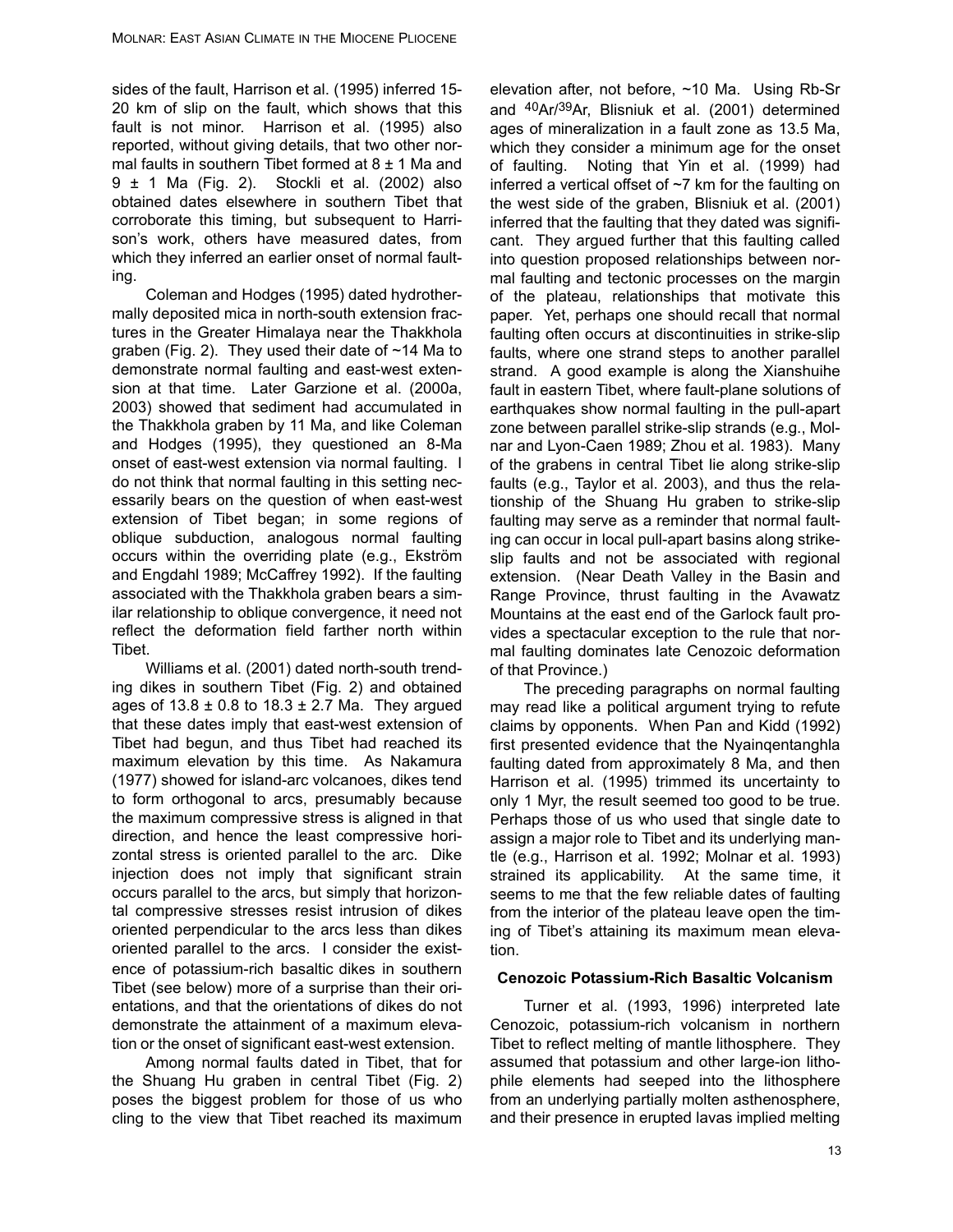of the lithosphere. Following England and Houseman (1989), they suggested that such lithosphere had thickened in response Indiaís penetration into Eurasia, and then removal of the lower part of that thickened lithosphere exposed its upper parts to temperatures high enough to remelt it, as potassium-rich volcanism.

Although Arnaud et al. (1992) associated such volcanism with intracontinental subduction, Molnar et al. (1993) used both the logic given by Turner et al. (1993, 1996) for convective removal of mantle lithosphere and the relatively young ages of such volcanism, mostly <10 Ma, as further support for late Cenozoic removal of mantle lithosphere. Subsequently, others have reported older potassiumrich volcanism elsewhere in Tibet (e.g., Chung et al. 1998), and in particular in southern and southwestern Tibet as early as ~25 Ma (Chung et al. 2003; Miller et al. 1999; Nomade et al. 2004; Williams et al. 2001) to 42 Ma in southeastern Tibet (Wang et al. 2001). Thus, using young basaltic volcanism in northern Tibet as an argument for a late Cenozoic rise of Tibet seems to have been a mistake, and I omit it from Figure 2.

### **Do Tectonic (and Other) Observations Imply a Rapid Change in Tibet's Growth at ~8 Ma?**

When Harrison et al. (1992) proposed that Tibet reached its maximum elevation near 8 Ma, they relied on the dating of one normal fault (Nyainqentanghla), one fold south of India, and some of the environmental changes discussed above. Molnar et al. (1993) both developed these arguments further and added late Cenozoic potassium-rich volcanism to them. Since that time, much new data have been added, with the 8-Ma onset of normal faulting and crustal thinning within the plateau becoming questionable, and volcanism becoming irrelevant to changes in Tibetís elevation. The initiation of folding south of India provides the only major tectonic event that can be both associated with Tibetís growth and shown to have occurred simultaneously with the environmental changes discussed above. This reduction in supporting evidence might seem to deny Tibetís growth a relationship to regional environmental change.

As summarized above, the dating of many features in the areas surrounding Tibet over the past 10 years can be interpreted to suggest that the high terrain north and northeast of Tibet and on the northeastern and eastern margins of Tibet developed in late Miocene time. Several aspects of these dated phenomena, however, make tying them all to a late Miocene pulse in the growth of Tibet a bit like a house-of-cards. First, in most cases, dating is not sufficiently precise to require them to be simultaneous, and for one region, the Tien Shan, the onset of rapid erosion of mountainous terrain and deposition of adjacent sediment preceded 8 Ma by a few million years. Moreover, virtually all of the phenomena dated—erosion, incision, cooling of deeply buried rock, and accumulation of sediment—do not by themselves require a change in tectonic processes. The one clear exception is the ratio of total shortening across the western Tien Shan of at least 100 km (Abdrakhmatov et al. 2001) and perhaps 200 km (Avouac et al. 1993) to the current rate of shortening of 15-20 mm/yr (Abdrakhmatov et al. 1996; Reigber et al. 2001), which requires a marked acceleration of shortening in Late Cenozoic time. Skeptics, therefore, cannot be faulted if they reject the assertion that Tibet rose near 8 Ma and its rise effected regional climate change.

It seems to me that alternative views of the data presented here have comparable validity with that offered above to a skeptic. First, if Tibet did rise 1000-2000 m just before 8 Ma, it would have imposed a higher deviatoric compressive stress on its surrounding regions. Accordingly those surroundings might undergo accelerated horizontal shortening and mountain building. Such shortening and associated crustal thickening would in turn create additional potential energy of erosive agents. Thus, the evidence suggesting an abrupt change in erosion, or incision, of Tibetís surroundings allows an abrupt rise of Tibet to pass one test made of it.

From another perspective, suppose that the arguments used above do call for crustal shortening, and not accelerated erosion due to climate change. Then, recall that India collided with southern Asia at ~45-50 Ma and has penetrated into Eurasia at an essentially constant rate since that time. The apparently rapid onset of such deformation, in the period since 15 and before 5 Ma and across a wide region surrounding Tibet implies a change in processes within Tibet, even if the evidence is insufficient to define the specific processes that changed.

Thus, the answer to the question – do tectonic (and other) observations imply a rapid change in Tibet's growth at  $\sim$ 8 Ma? – lies somewhere between a cautious *no* and a risky *yes*. Like Will Downs, I like taking risks in science. Accordingly, the replacement of the word "imply" with "suggest" would elicit a stronger yes, but the word "require" would demand a *no.*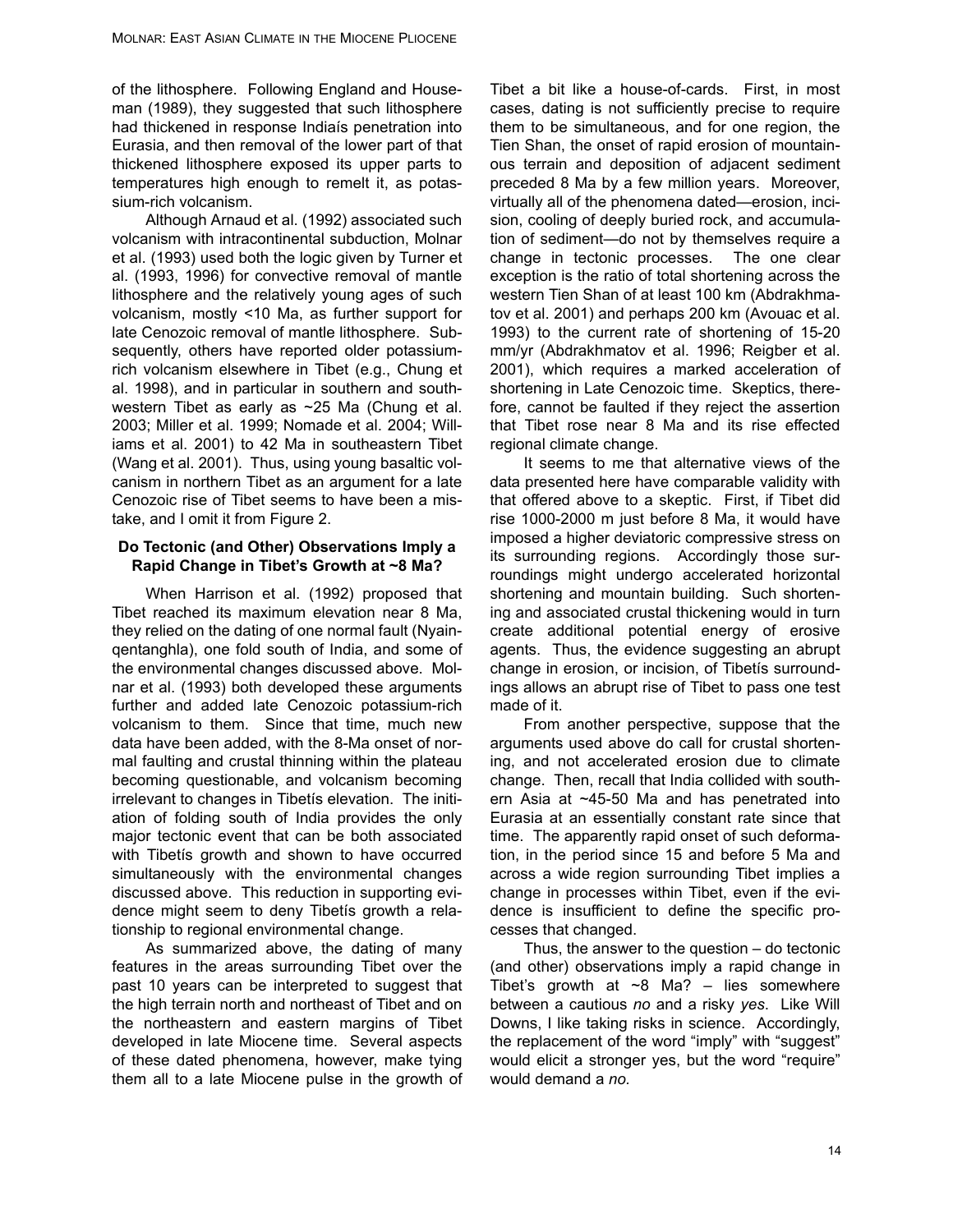#### **CONCLUSIONS**

During the period within a few million years of 8 Ma, a wide variety of changes took place in the region surrounding and including the Tibetan Plateau. These changes span a range of phenomena including the onset of folding and faulting of oceanic lithosphere and environmental changes north and south of Tibet. Together they motivate exploration of mechanisms by which the growth and development of Tibet might have affected regional environments, but because of various inconsistencies among the observations, it is perhaps no wonder that only a few of us pursue this topic.

Dating of several environmental changes suggest that in the period between  $\sim$ 9 and  $\sim$ 6 Ma, much of eastern Asia either became drier or precipitation became more seasonally concentrated. These changes, however, were not synchronous. Increases in abundances of microorganisms sensitive to winds over the Arabian and South China Seas, in rates of aeolian deposition over China and the Pacific Ocean, and in values of  $\delta^{18}O$  in pedogenic carbonates near 8 Ma occurred before changes in  $\delta^{13}$ C and apparently before other evidence for increased aridity and/or seasonal precipitation. Any understanding of these changes must account for the lack of simultaneity, to say nothing of evidence inconsistent with such environmental changes (e.g., Dettman et al. 2001).

Both the nature of tectonic events and their dating make their relationship to the growth of the Tibetan Plateau non-unique. First, dating is too imprecise to show that most occurred at, or just before, the environmental changes. Moreover, it appears that some tectonic developments definitely began before those changes. Thus, on the one hand, one can concoct explanations for differences in timing in various places, so that one can interpret the observations of tectonic development in terms of growth of Tibet, and then as the stimulus for resulting climate, or environmental, change. On the other hand, some, but not all, suggestions of abrupt onsets of tectonic development near or just before 8 Ma might be explained by some kind of climate change that accelerated erosion, river incision, and sedimentation. Suffice it to say that the rough simultaneity of these events will motivate us to pursue the link between these various phenomena, but that others should be justifiably skeptical about the speculative thinking that still must be employed to make such a link.

The most convincing test that a significant part of the Tibetan Plateau rose ~1000 m (or more) at  $\sim$  8 Ma would be the demonstration of lower elevations before that time and confirmation that the

plateau was as high or higher (by  $\sim$  500 m) at  $\sim$  8 Ma. Present knowledge suggests that carrying out such a test will be difficult. First, fossil leaves that could be used to estimate paleo-elevations appear to be sparse on the Tibetan Plateau, and finding enough to yield convincing paleo-elevations appears, at present, to be impossible. Moreover, although oxygen isotopes can be measured from pedogenic carbonates and from clay minerals on Tibet, how they should be interpreted remains uncertain. As Garzione et al. (2004) showed, diagenesis can destroy records of past local climate. More discouraging is the absence of a comprehensible dependence of  $\delta^{18}$ O on elevation, measured both from precipitation over northeastern Tibet (Araguas-Araguas et al. 1998) and from stream water that samples annual precipitation (Garzione et al. 2004). Thus, extracting direct measures of paleo-elevations appears difficult, at least on the northern side of the plateau.

Despite the numerous phenomena that seem to have occurred near 8 Ma, dating of many remains sufficiently imprecise to demonstrate simultaneity or its absence. In a search for the ideal field area, the northeast margin of the plateau might allow precise timing of both tectonic and local climatic events using the same material.

Tests of both a rise of Tibet at or just before 8 Ma and resulting climate changes may require theoretical developments that yield predictions to be tested. For instance, if we understood how Tibet perturbs regional climates and we could confidently predict how different distributions of elevations affected climate, we could use the paleoclimatic record outside of the plateau, such as records of loess deposition, pollen and other paleobotanical fossil organs, or stable isotopes, to test possible past elevation distributions. My impression is that we can calculate possible paleoclimates with atmospheric general circulation models, but we lack the understanding of how the many interrelated phenomena affect calculations; hence we cannot yet use such calculations to draw unique inferences.

A rise of the high interior of Tibet at  $\sim$ 8 Ma requires increased horizontal normal deviatoric stress for its support and therefore should facilitate compressive deformation of the flanks of the plateau. Thus, a documentation of rapid growth of the margins of the plateau beginning near 8 Ma would allow the inference of such growth to pass a test. Conversely, a demonstration that the plateau has grown outward steadily for tens of millions of years would cast doubt on an abrupt rise of its interior. Perhaps most convincing would be the demonstration that normal faulting and crustal extension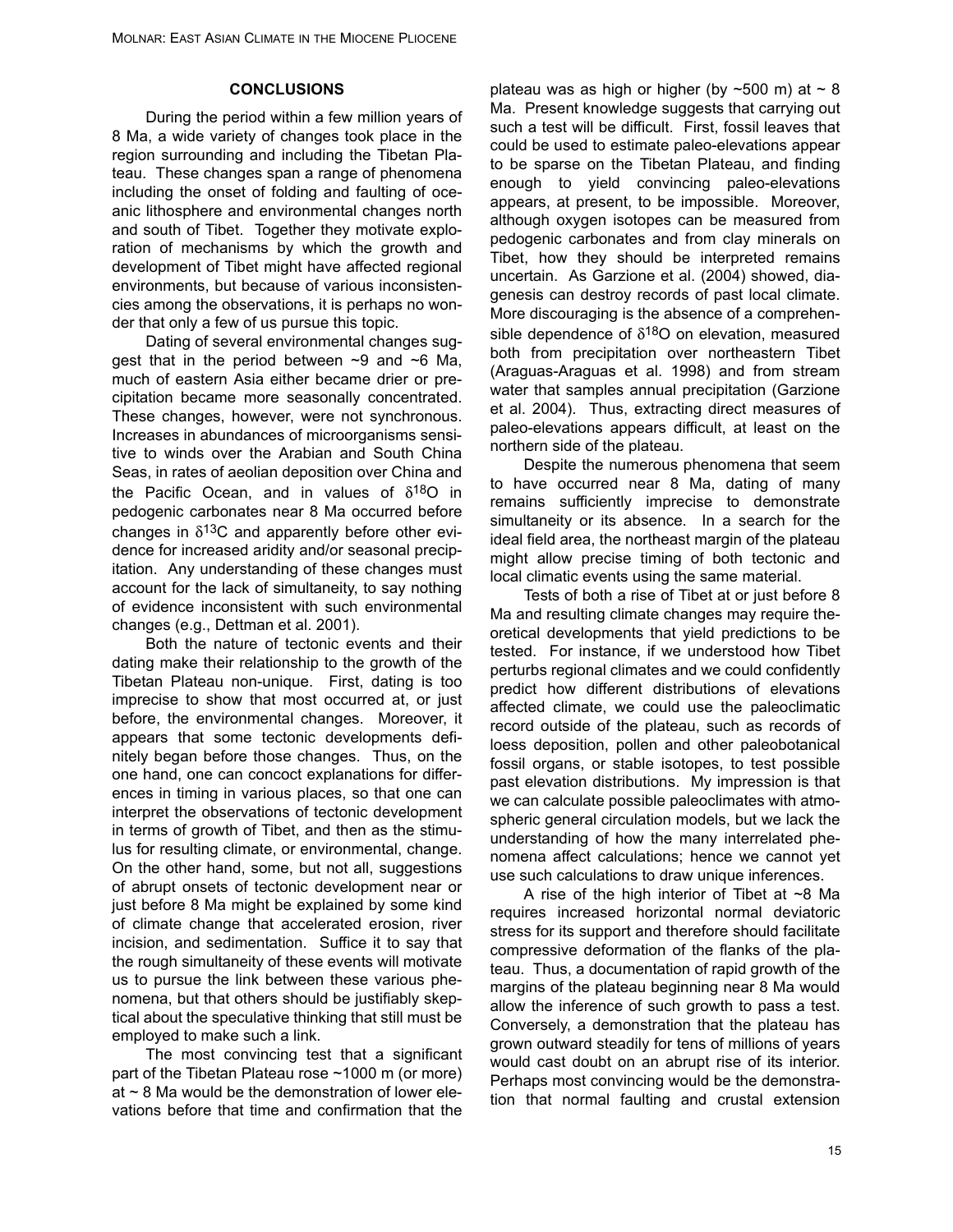became important at ~8 Ma. This demonstration requires the study of many normal faults.

If mantle lithosphere has been removed recently in geologic time (since ~10 Ma), cold material should lie beneath Tibet. Seismological confirmation of such material would allow the idea of such removal to pass a test, but a demonstration, for instance, of intact sub-lithospheric mantle beneath the majority of Tibet would cast doubt on this idea.

The variety of studies that can be used to test ideas of Tibet's growth and its impact on Tibet call for a multidisciplinary approach, and it seems safe to assume that no single study will settle the debate conclusively. Moreover, although the best approach seems to be to pose tests of ideas, the non-unique interpretations of most observations will enable such tests to falsify suggested interrelationships between Tibetan growth and regional climate change, but not confirm them. Most likely, someone will stumble onto some new measurement or new observation that we have not anticipated, and it will provide the most definitive test.

#### **ACKNOWLEDGMENTS**

I thank Catherine Badgley, Carmala Garzione, Jay Quade, and Rob Van der Voo for thorough reviews of different versions of the manuscript, and the editors for soliciting a paper in honor of Will Downs, a special person. Garzione, in particular, pointed out a number of implications of stable isotopes that I had overlooked, and Quade called attention to one potentially illogical inference. Carole Petit guided me on literature concerning the Baikal Rift zone. Rolf Aalto offered an explanation for the decrease in sediment accumulation rates in the Bengal Fan. Support from the National Science Foundation under grant EAR-0435795 motivated this research.

#### **REFERENCES**

- Aalto, R. 1999. Global effects of C4 grass emergence on terrestrial Corg sequestration and Plio-Pleistocene climate (abstract), *EOS*, *AGU Transactions,* 80:F523.
- Abe, M., Kitoh, A., and Yasunari, T. 2003. An evolution of the Asian summer monsoon associated with mountain uplift—Simulation with the MRI atmosphereocean coupled GCM, *Journal of the Meteorological Society of Japan,* 81:909-933.
- Abdrakhmatov, K.Ye., Aldazhanov, S.A., Hager, B.H., Hamburger, M.W., Herring, T.A., Kalabaev, K.B., Makarov, V.I., Molnar, P., Panasyuk, S.V., Prilepin M.T., Reilinger, R.E., Sadybakasov, I.S., Souter, B.J.,

Trapeznikov, Yu.A., Tsurkov, V.Ye., and Zubovich, A. V. 1996. Relatively recent construction of the Tien Shan inferred from GPS measurements of presentday crustal deformation rates, *Nature,* 384:450-453.

- Abdrakhmatov, K.E., Weldon, R., Thompson, S., Burbank, D., Rubin, Ch., Miller, M., and Molnar, P. 2001. Origin, direction, and rate of modern compression in the central Tien Shan, Kyrgyzstan, *Geologiya i Geofizika (Russian Geology & Geophysics)*, 42:1585-1609.
- Airy, G. B. 1855. On the computation of the effect of the attraction of mountain-masses, as disturbing the apparent astronomical latitude of stations of geodetic surveys, *Phil. Trans. Roy. Soc. Lon.,* 145:101-104.
- An Zhisheng, Kutzbach, J.E., Prell, W.L., and Porter, S.C. 2001. Evolution of Asian monsoons and phased uplift of the Himalaya-Tibet plateau since late Miocene times, *Nature,* 411:62-66.
- Araguas-Araguas, L., Froelich, K., and Rozanski, K. 1998. Stable isotope composition of precipitation over southeast Asia, *J. Geophys. Res.,* 103:28,721- 28,742.
- Arnaud, N.O., Vidal, Ph., Tapponnier, P., Matte, Ph., and Deng, W.M. 1992. The high  $K<sub>2</sub>O$  volcanism of northwestern Tibet: geochemistry and tectonic implications, *Earth Planet. Sci. Lett.,* 111:351-367.
- Avouac, J.P., Tapponnier, P., Bai, M., You, H., and Wang, G. 1993. Active thrusting and folding along the northern Tien Shan, and Late Cenozoic rotation of the Tarim relative to Dzungaria and Kazakhstan, *J. Geophys. Res.,* 98:6755-6804.
- Axelrod, D.I. 1966. The Eocene Copper Basin flora of northeastern Nevada, *Univ. Calif. Pubs. Geol. Sci.,* 59, 83 pp, 20 plates.
- Axelrod, D.I. 1981. Altitudes of Tertiary forests estimated from paleotemperature, in *Geological and Ecological Studies of Qinghai-Xizang Plateau, Volume I, Geology, Geological History and Origin of Qinghai-Xizang Plateau*, Science Press, Beijing, 131-137.
- Barry, J.C. 1986. A review of the chronology of Siwalik hominoids, p. 93-106. In Else, J.G., and Lee, P.C. (ed.), Primate Evolution: Proceedings of the 10th International Primate Society. Cambridge University Press, Cambridge.
- Barry, J.C. 1995. Faunal turnover and diversity in the Terrestrial Neogene of Pakistan, p. 115-134. In Vrba, E.S., Denton, G.H., Partridge, T.C., and Burckle, L. H. (ed.), Paleoclimate and Evolution with Emphasis on Human Origins. Yale Univ. Press, New Haven.
- Barry, J.C., Johnson, N.M., Raza, S.M., and Jacobs, L. J. 1985. Neogene mammalian faunal change in southern Asia: Correlations with climatic, tectonic, and eustatic events, *Geology,* 13:637-640.
- Barry, J.C., Morgan, M.E., Flynn, L.J., Pilbeam, D., Jacobs, L.L., Lindsay, E.H., Raza, S.M., and Solounias, N. 1995. Patterns of faunal turnover and diversity in the Neogene Siwaliks of northern Pakistan, *Palaeogeogr. Palaeoclimat. Palaeoecol.*, 115:209- 226.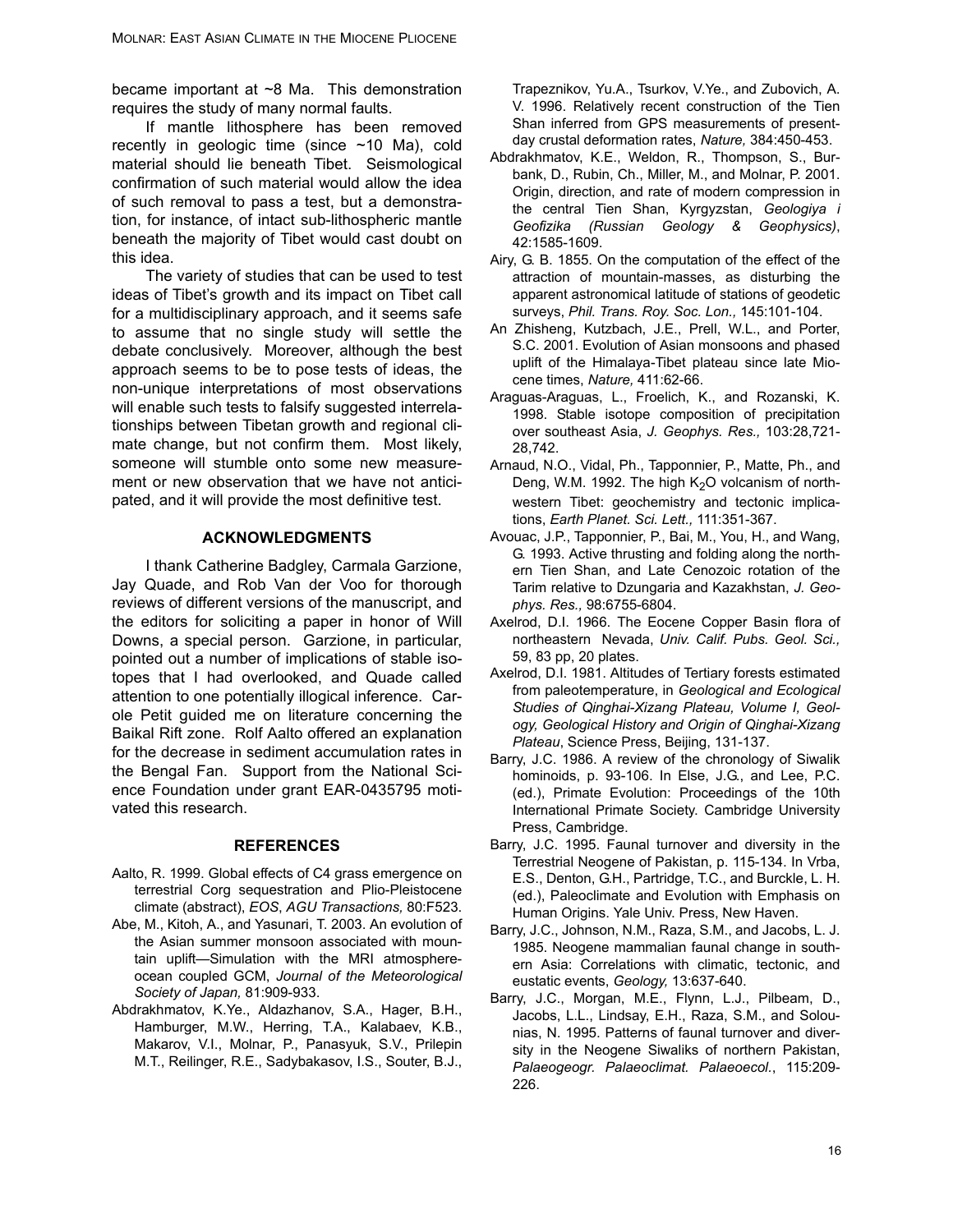- Blisniuk, P.M., Hacker, B.R., Glodny, J., Ratschbacher, L., Bi, S., Wu, Z., McWilliams, M.O., and Calvert, A. 2001. Normal faulting in central Tibet since at least 13.5 Myr ago, *Nature,* 412:628-632.
- Brandon, M. T. 1992. Decomposition of fission-track grain-age distributions, *American Journal Science,* 292:535-564.
- Buck, W.R., and Toksöz, M.N. 1983. Thermal effects of continental collisions: Thickening a variable viscosity lithosphere, *Tectonophysics,* 100:53-69.
- Bullen, M.E., Burbank, D.W., Garver, J.I., and Abdrakhmatov, K.Ye. 2001. Late Cenozoic tectonic evolution of the northwestern Tien Shan: New age estimates for the initiation of mountain building, *Geol. Soc. Amer. Bull.,* 113:1544–1559.
- Bullen, M.E., Burbank, D.W., and Garver, J.I. 2003. Building the northern Tien Shan: Integrated thermal, structural, and topographic constraints, *J. Geol.,* 111:149–165.
- Burbank, D. W., Derry, L.A., and France-Lanord, C. 1993. Reduced Himalayan sediment production 8 Myr ago despite an intensified monsoon, *Nature,* 364:48-50.
- Cande, S.C., and Kent, D. V. 1995. Revised calibration of the geomagnetic polarity timescale for the Late Cretaceous and Cenozoic, *J. Geophys. Res.,* 100:6093– 6095.
- Cerling, T.E., Wang, Y., and Quade, J. 1993. Expansion of C4 ecosystems as an indicator of global ecological change in the late Miocene, *Nature,* 361:344-345.
- Cerling, T.E., Harris, J.M., MacFadden, B.J., Leakey, M.G., Quade, J., Eisenmann, V., and Ehleringer, J.R. 1997. Global vegetation change through the Miocene/Pliocene boundary, *Nature,* 389:153-158.
- Chaloner, W.G., and Creber, G. T. 1990. Do fossil plants give a climate signal?, *J. geol. Soc. Lond.,* 147:343– 350.
- Chamot-Rooke, N., Jestin, F., de Voogd, B., and Phèdre Working Group, 1993. Intraplate shortening in the central Indian Ocean determined from a 2100-kmlong north-south deep seismic reflection profile, *Geology,* 21:1043-1046.
- Chang Cheng-fa and Cheng Hsi-lan 1973. Some tectonic features of the Mt. Jolmo Lungma area, southern Tibet, *China, Sci. Sinica,* 16:257-265.
- Chung, S.-L., Lo, C.-H,, Lee, T.-Y., Yang, Y., Xie, Y., Li, X., Wang, K.-L., and Wang, P.-L. 1998. Diachronous uplift of the Tibetan Plateau starting 40 Myr ago, *Nature,* 394:769-773.
- Chung, S.-L., Liu, D.-y., Ji, J.-q., Chu, M.-F., Lee, H.-Y., Wen, D.-J., Lo, C.-H., Lee, T.-Y., Qian, Q., and Zhang, Q. 2003. Adakites from continental collision zones: Melting of thickened lower crust beneath southern Tibet, *Geology,* 31:1021–1024.
- Clark, M.K. 2003. Late Cenozoic uplift of southeastern margin of Tibet, Ph.D. Thesis, MIT, 226 pp.
- Clark, M.K., Schoenbohm, L.M., Royden, L.H., Whipple, K.X., Burchfiel, B.C., Zhang. X., Tang, W., Wang, E., and Chen, L. 2004. Surface uplift, tectonics, and erosion of eastern Tibet from large-scale drainage patterns, *Tectonics,* 23: TC1006, doi:10.1029/ 2002TC001402.
- Clark, M.K., House, M.A., Royden, L.H., Burchfiel, B.C., Whipple, K.X., Zhang, X., and Tang, W. 2005. Late Cenozoic uplift of southeastern Tibet, *Geology*, (in press).
- Cochran, J.R. 1990. Himalayan uplift, sea level, and the record of Bengal Fan sedimentation at the ODP Leg 116 sites, p. 397-414. In Cochran, J.R., Stow, D.A.V., et al., Proceedings of the Ocean Drilling Project, Sci. Results, vol. 11*6*, College Station, Texas (Ocean Drilling Program).
- Coleman, M., and Hodges, K. 1995. Evidence for Tibetan plateau uplift before 14 Myr ago from a new minimum age for east-west extension, *Nature,* 374:49-52.
- Conrad, C.P., and Molnar, P. 1999. Convective instability of a boundary layer with temperature- and strainrate-dependent viscosity in terms of 'available buoyancy,' *Geophys. J. Int.,* 139:51-68.
- Curray, J.R. 1994. Sediment volume and mass beneath the Bay of Bengal, *Earth Planet. Sci. Lett.,* 125:371- 383.
- Curray, J.R., and Munasinghe, T. 1989. Timing of intraplate deformation, northeastern Indian Ocean, *Earth Planet. Sci. Lett.,* 94:71-77.
- Curray, J.R., Emmel, F.J., and Moore, D.G. 2003. The Bengal Fan: morphology, geometry, stratigraphy, history and processes, *Marine and Petroleum Geology,* 19:1191-1223.
- Curry, W.B., Ostermann, D.R., Guptha, M.V.S., and Ittekkot, V. 1992. Foraminiferal production and monsoonal upwelling in the Arabian Sea: evidence from sediment traps, p. 93-106. In Summerhayes, C.P., Prell, W.L., and Emeis, K. C. (ed.), *Upwelling Systems: Evolution since the Early Miocene,* Geological Society (of London) Special Publication, No. 64.
- Dansgaard, W. 1964. Stable isotopes in precipitation, *Tellus,* 16:436-467.
- DeCelles, P.G., Gehrels, G.E., Quade, J., Ojha, T.P., Kapp, P.A., and Upreti, B.N. 1998. Neogene foreland basin deposits, erosional unroofing, and history of the Himalayan fold-and-thrust belt, western Nepal, *Geol. Soc. Amer. Bull.,* 110:2-21.
- Delvaux, D., Moeys, R., Stapel, G., Petit, C., Levi, K., Miroshnichenko, A., Ruzhich, V., and San'kov, V. 1997. Paleostress reconstruction and geodynamics of the Baikal region, Central Asia, II, Cenozoic rifting, *Tectonophysics*, 282:1-38.
- DeMets, C., and Royer, J.-Y. 2003. A new high-resolution model for India–Capricorn motion since 20 Ma: Implications for the chronology and magnitude of distributed crustal deformation in the Central Indian Basin, *Current Science,* 95:339-345.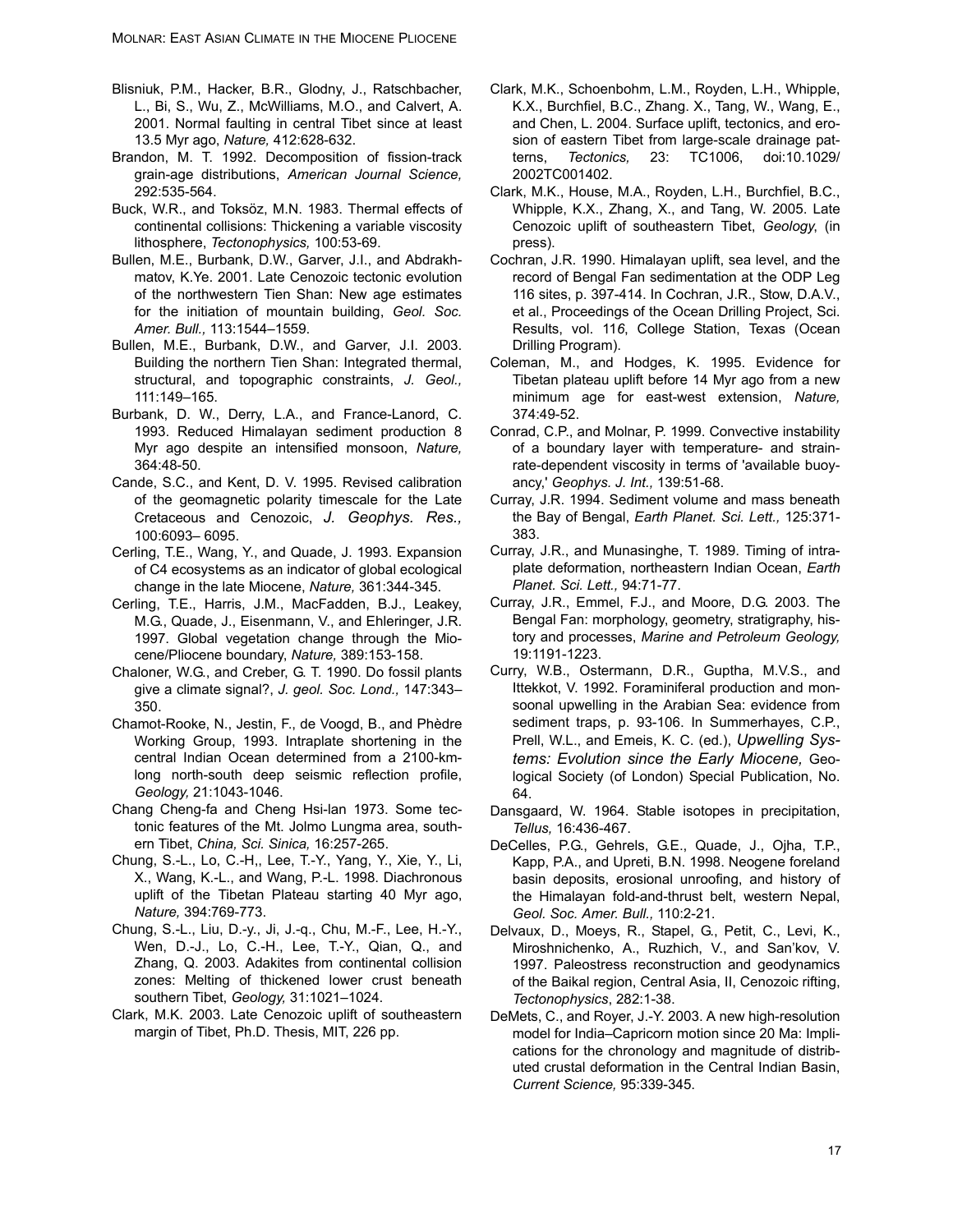- Demicco, R.V., Lowenstein, T.K., and Hardie, L.A. 2003. Atmospheric  $pCO<sub>2</sub>$  since 60 Ma from records of seawater pH, calcium, and primary carbonate mineralogy, *Geology,* 31:793-796.
- Dettman, D.L., Kohn, M.J., Quade, J., Ryerson, F.J., Ojha, T.P., and Hamidullah, S. 2001. Seasonal stable isotope evidence for a strong Asian monsoon throughout the past 10.7 m.y., *Geology,* 29:31-34.
- Dettman, D.L., Fang, X., Garzione, C.N., and Li, J. 2003. Uplift-driven climate change at 12 Ma: a long  $\delta^{18}O$ record from the NE margin of the Tibetan plateau, *Earth and Planetary Science Letters,* 214:267-277.
- Ding, Z.I., Xiong, S.P., Sun, J.M., Yang, S.L., Gu, Z.Y., and Liu, T. S. 1999. Pedostratigraphy and paleomagnetism of a ~7.0 Ma eolian loess-red clay sequence at Lingtai, Loess Plateau, north-central China and the implications for paleomonsoon evolution, *Palaeogeogr., Palaeoclim., Palaeoecol.,* 152:49-66.
- Dupont-Nivet, G., Horton, B.K., Butler, R.F., Wang, J., Zhou, J., and Waanders, G. L. 2004. Paleogene clockwise tectonic rotation of the Xining-Lanzhou region, northeastern Tibetan Plateau, *J. Geophys. Res.,* 109:B04401, doi:10.1029/2003JB002620.
- Ehleringer, J.R., and Monson, R.K. 1993. Evolutionary and ecological aspects of photosynthetic pathway variation, *Annual Review of Ecology and Systematics,* 24:411-439.
- Ehleringer, J.R., Cerling, T.E., and Helliker, B.R. 1997.  $C_4$  photosynthesis, atmospheric  $CO_2$ , and climate, *Oecologia,* 112:285-299.
- Eittreim, S.L., and Ewing, J.J. 1972. Mid-plate tectonics in the Indian Ocean, *J. Geophys. Res.,* 77:6413- 6421.
- Ekström, G., and Engdahl, E.R. 1989. Earthquake source parameters and stress distribution in the Adak Island region of the central Aleutian Islands, Alaska, *J. Geophys. Res.,* 94:15,499-15,519.
- Emanuel, K.A. 1995. On thermally direct circulations in moist atmospheres, *J. Atmos. Sci.,* 52:1529-1534.
- England, P.C., and Houseman, G.A. 1989. Extension during continental convergence, with application to the Tibetan Plateau, *J. Geophys. Res.,* 94:17,561- 17,579.
- England, P.C., and Searle, M. 1986. The Cretaceous-Tertiary deformation of the Lhasa block and its implications for crustal thickening in Tibet, *Tectonics,* 5:1- 14.
- Fang, X., Garzione, C., Van der Voo, R., Li, J., and Fan, M. 2003. Flexural subsidence by 29 Ma on the NE edge of Tibet from the magnetostratigraphy of Linxia Basin, China, *Earth and Planetary Science Letters,* 210:545-560.
- Flynn, L.J., and Jacobs, L. L. 1982.Effects of changing environments on Siwalik rodent faunas of northern Pakistan, *Palaeogeog., Palaeoclim., Palaeoecol.,* 38:129-138.
- Forest, C.E., Wolfe, J.A., Molnar. P., and Emanuel, K.A. 1999. Paleoaltimetry incorporating atmospheric physics and botanical estimates of paleoclimate, *Geol. Soc. Amer. Bull.,* 111:497-511.
- France-Lanord, C., and Derry, L. A. 1994.  $\delta^{13}C$  of organic carbon burial forcing of the growth of the carbon cycle from Himalayan erosion, *Geochim. Cosmochim. Acta,* 58:4809-4814.
- France-Lanord, C., Derry, L., and Michard, A. 1993. Evolution of the Himalaya since Miocene time: Isotopic and sedimentologic evidence from the Bengal fan, p. 605-623. In Treloar, P. J., and Searle, M. P. (ed.), Himalayan Tectonics*,* Geological Society of London Special Publication 74.
- Garzanti, E., and Van Haver, T. 1988. The Indus clastics: forearc basin sedimentation in the Ladakh Himalaya (India), *Sed. Geol.,* 59:237-249.
- Garzione, C.N., Dettman, D.L., Quade, J., DeCelles, P.G., and Butler, R. F. 2000. High times on the Tibetan Plateau: Paleoelevation of the Thakkhola graben, Nepal, *Geology,* 28:339-342.
- Garzione, C.N., Quade, J., DeCelles, P.G., and English, N. B. 2000b. Predicting paleoelevation of Tibet and the Himalaya from  $\delta^{18}O$  vs. altitude gradients of meteoric water across the Nepal Himalaya, *Earth and Planetary Science Letters*, 183:215-229.
- Garzione, C.N., DeCelles, P.G., Hodkinson, D.G., Ojha, T.P., and Upreti, B.N. 2003. East-west extension and Miocene environmental change in the southern Tibetan plateau: Thakkhola graben, central Nepal, *Geol. Soc. Amer. Bull.,* 115:3-20.
- Garzione, C.N., Dettman, D.L., and Horton, B. K. (2004). Carbonate oxygen isotope paleoaltimetry: evaluating the effect of diagenesis on paleoelevation estimates for the Tibetan plateau, *Palaeogeography, Palaeoclimatology, Palaeoecology*, 212:119-140.
- Guo, Z.T., Ruddiman, W.F., Hao, Q.Z., Wu, H.B., Qiao, Y.S., Zhu, R.X., Peng, S.Z., Wei, J.J., Yuan, B.Y., and Liu, T. S. 2002. Onset of Asian desertification by 22 Myr ago inferred from loess deposits in China, *Nature,* 416:159-163.
- Hahn, D. G., and Manabe, S. 1975. The role of mountains in the south Asian monsoon circulation, *J. Atmos. Sci.,* 32:1515-1541.
- Harrison, T.M., Copeland, P., Kidd, W.S.F., and Yin, A. 1992. Raising Tibet, *Science,* 255:1663-1670.
- Harrison, T.M., Copeland, P., Hall, S. A., Quade, J., Burner, S., Ojha, T. P., and Kidd, W.S.F. 1993. Isotopic preservation of Himalayan/Tibetan uplift, denudation, and climatic histories in two molasse deposits, *J. Geol.,* 100:157-173.
- Harrison, T.M., Copeland, P., Kidd, W.S.F., and Lovera, O. M. 1995. Activation of the Nyainqentanghla shear zone: Implications for uplift of the southern Tibetan Plateau, *Tectonics,* 14:658-676.
- He, H., McGinnis, J., Song, Z., and Yanai, M. 1987. Onset of the Asian summer monsoon in 1979 and the effect of the Tibetan Plateau, *Mon. Wea. Rev.,* 115:1966–1996.
- Hoorn, C., Ohja, T., and Quade, J. 2000. Palynological evidence for vegetation development and climatic change in the sub-Himalayan zone (Neogene, Central Nepal), *Palaeoclimatology, Palaeogeography, Palaeoecology,* 163:133-161.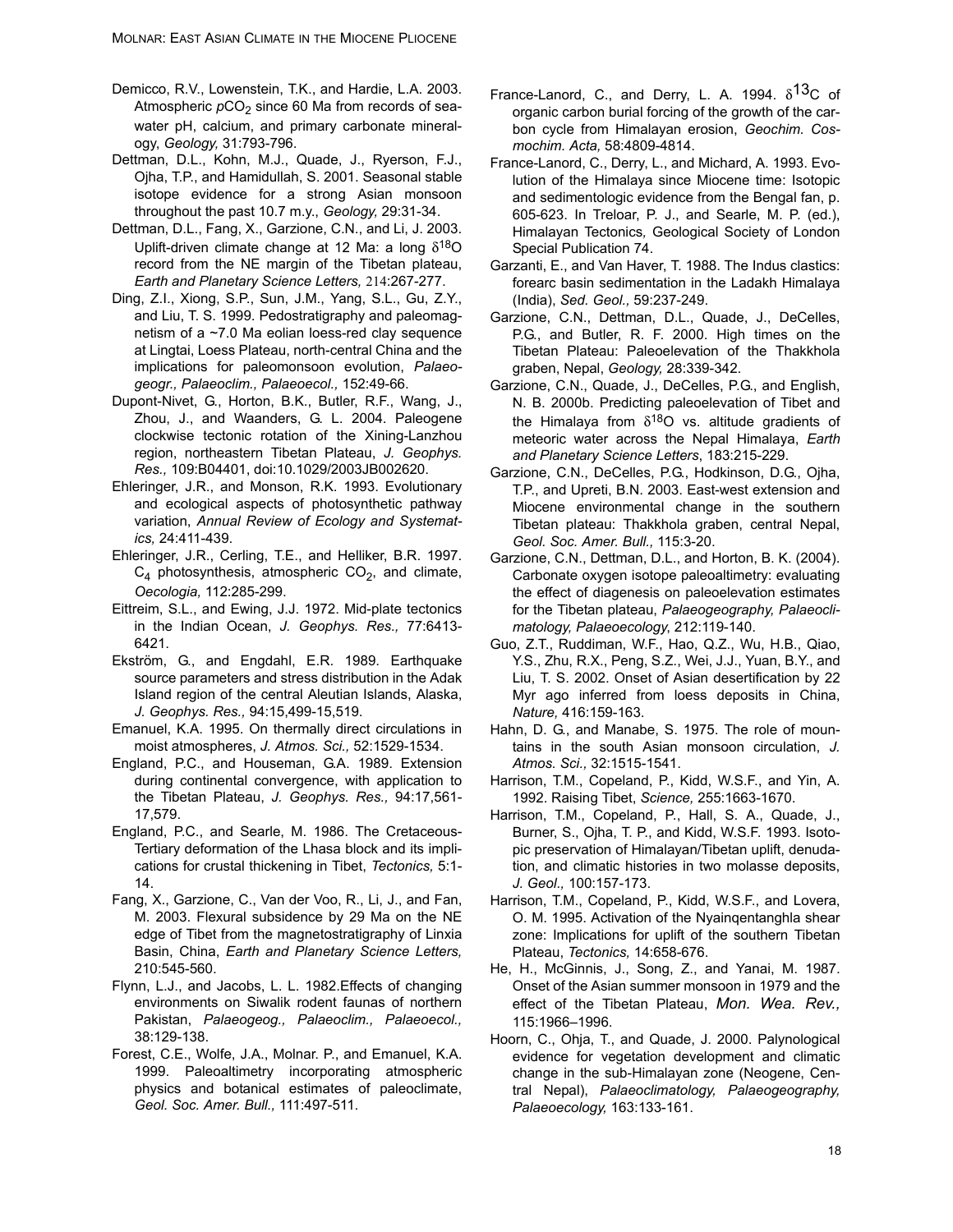- Horton, B.K., Dupont-Nivet, G., Zhou, J., Waanders, G.L., Butler, R.F., and Wang, J. 2004. Mesozoic-Cenozoic evolution of the Xining-Minhe and Dangchang basins, northeastern Tibetan Plateau: Magnetostratigraphic and biostratigraphic results, *J. Geophys. Res.,* 109: B04402, doi:10.1029/2003JB002913.
- Houseman, G.A., and Molnar, P. 1997. Gravitational (Rayleigh-Taylor) instability of a layer with non-linear viscosity and convective thinning of continental lithosphere, *Geophys. J. Int.,* 128:125-150.
- Houseman, G.A., McKenzie, D. P., and Molnar, P. 1981. Convective instability of a thickened boundary layer and its relevance for the thermal evolution of continental convergent belts, *J. Geophys. Res.,* 86:6115- 6132.
- Hsu, H.-H., and Liu, X. 2003. Relationship between the Tibetan Plateau heating and East Asian summer monsoon rainfall, *Geophys. Res. Lett.,* 30: 2066, doi:10.1029/2003GL017909.
- Kaz'min, V.G., Golmshtok, A.Ya., Klitgord, K., Moore, T., Hutchinson, D., Scholz, C., and Weber, E. 1995. Structure and development of the Akademichesky ridge area (Baikal Rift) according to seismic investigations, *Russian Geology and Geophysics,* 36:155- 167.
- Kirby, E., Reiners, P.W., Krol, M.A., Whipple, K.X., Hodges, K.V., Farley, K.A., Tang, W., and Chen, Z. 2002. Late Cenozoic evolution of the eastern margin of the Tibetan Plateau: Inferences from 40Ar/39Ar and (U-Th)/He thermochronology, *Tectonics,* 21: doi:10.1029/2000TC001246.
- Kitoh, A. 2004. Effects of mountain uplift on East Asian summer climate investigated by a coupled atmosphere-ocean GCM, *Journal of Climate,* 17:783- 802.
- Krishna, K.S., Ramana, M.V., Gopala Rao, D., Murthy, K.S.R., Malleswara Rao, M.M., Subrahmanyam, V., and Sarma, K.V.L.N.S. 1998. Periodic deformation of oceanic crust in the central Indian Ocean, *J. Geophys. Res.,* 103:17,859-17,875.
- Krishna, K.S, Bull, J.M., and Scrutton, R.A. 2001. Evidence for multiphase folding of the central Indian Ocean lithosphere, *Geology,* 29:715–718.
- Kroon, D. 1988. Distribution of extant planktic foraminiferal assemblages in the Red Sea and northern Indian Ocean waters, p. 229–267, In Brummer, G.J.A., and Kroon, D. (ed.), Planktic foraminifers as tracers of ocean-climate history, VU Boekhandel/Uitgeverij, Amsterdam.
- Kroon, D., Steens, T., and Troelstra, S.R. 1991. Onset of monsoonal related upwelling in the western Arabian Sea as revealed by planktonic foraminifers, p. 257- 263. In Prell, W.L., Niitsuma, N., et al., *Proceedings of the Ocean Drilling Project, Sci. Results, vol. 117*, College Station, Texas (Ocean Drilling Program).
- Kurushin, R.A., Bayasgalan, A., Ölziybat, M., Enhtuvshin, B., Molnar, P., Bayarsayhan, Ch., Hudnut, K.W., and Lin, J. 1997. The Surface Rupture of the 1957 Gobi-Altay, Mongolia, Earthquake, *Geol. Soc. Amer. Spec. Pap. 320*, 143 pp.
- Kutzbach, J.E., Guetter, P.J., Ruddiman, W.F., and Prell, W.L. 1989. The sensitivity of climate to Late Cenozoic uplift in southern Asia and the American west: Numerical experiments, *J. Geophys. Res.,* 94:18,393-18,407.
- Kutzbach, J.E., Prell, W.L., and Ruddiman, Wm.F. 1993. Sensitivity of Eurasian climate to surface uplift of the Tibetan Plateau, *J. Geol.,* 101:177-190.
- Kuzmin, M.I., Karabanov, E.B., Prokopenko, A.A., Gelety, V.F., Antipin, V.S., Williams, D.F., and Gvozdkov, A. N. 2000. Sedimentation processes and new age constraints on rifting stages in Lake Baikal: results of deep-water drilling, *Int. J. Earth. Sci.*, 89:183-192.
- Li, C.-f., and Yanai, M. 1996. The onset and interannual variability of the Asian summer monsoon in relation to land-sea thermal contrast, *J. Climate,* 9:358-375.
- Li Jijun, and Fang Xiaomin 1999. Uplift of the Tibetan Plateau and environmental changes, *Chinese Science Bulletin,* 44:2117-2124.
- Li Ji-jun, Li Bing-yuan, Wang Fu-bao, Zhang Qing-song, Wen Shi-xuan, and Zheng Ben-xing 1981. The process of the uplift of the Qinghai-Xizang Plateau, p. 111-118. In Geological and Ecological Studies of Qinghai-Xizang Plateau, Volume I, Geology, Geological History and Origin of Qinghai-Xizang Plateau, Science Press, Beijing.
- Li Jijun, Fang Xiaomin, Ma Haizhou, Zhu Junjie, Pan Baotian, and Chen Huailu 1996. Geomorphological and environmental evolution in the upper reaches of the Yellow River during the late Cenozoic, *Science in China (Series D),* 39:380-390.
- Li., J.-J., Fang, X.-M., Van der Voo, R., Zhu, J.-J., Mac Niocaill, C., Zhang, Y.-T., Cao, J.-X., Zhong, W., Chen, H.-L., Wang, J.-L., Wang, J.-M., and Zhang, Y.C. 1997a. Late Cenozoic magnetostratigraphy of the Dongshanding and Wangjiashan sections in the Longzhong Basin, western China, *Geol. Mijnb.,* 76:121-134.
- Li., J.-J., Fang, X.-M., Van der Voo, R., Zhu, J.-J., Mac Niocaill, C., Ono, Y., Pan, B.-T., Zhong, W., Wang, J.- L., Sasaki, T., Zhang, Y.-T., Cao, J.-X., Kang, S.-C., and Wang, J.-M. 1997b. Magnetostratigraphic dating of river terraces: Rapid and intermittent incision by the Yellow River of the northeastern margin of the Tibetan Plateau during the Quaternary, *J. Geophys. Res.,* 102:10,121-10,132.
- Liu Dongsheng and Ding Menglin 1984. Characteristics and evolution of the paleoenvironment of China since the late Tertiary, p. 11-40. In Whyte, R.O. (ed.), The Evolution of the East Asian Environment, Vol. I, Geology and Paleoclimatology, Univ. Hong Kong.
- Logatchev, N.A. 1974. Sayan-Baikal-Stanavoy upland (in Russian), in *Uplands of the Pribaikalia and Zabaikalia*, pp. 16-162, Nauka, Moscow.
- Ma, Y.Z., Li, J.J., and Fang, X.M. 1998. Pollen assemblage in 30.6-5.0 Ma redbeds of Linxia region and climate evolution (in Chinese), *Chinese Sci. Bull.,* 43:301-304.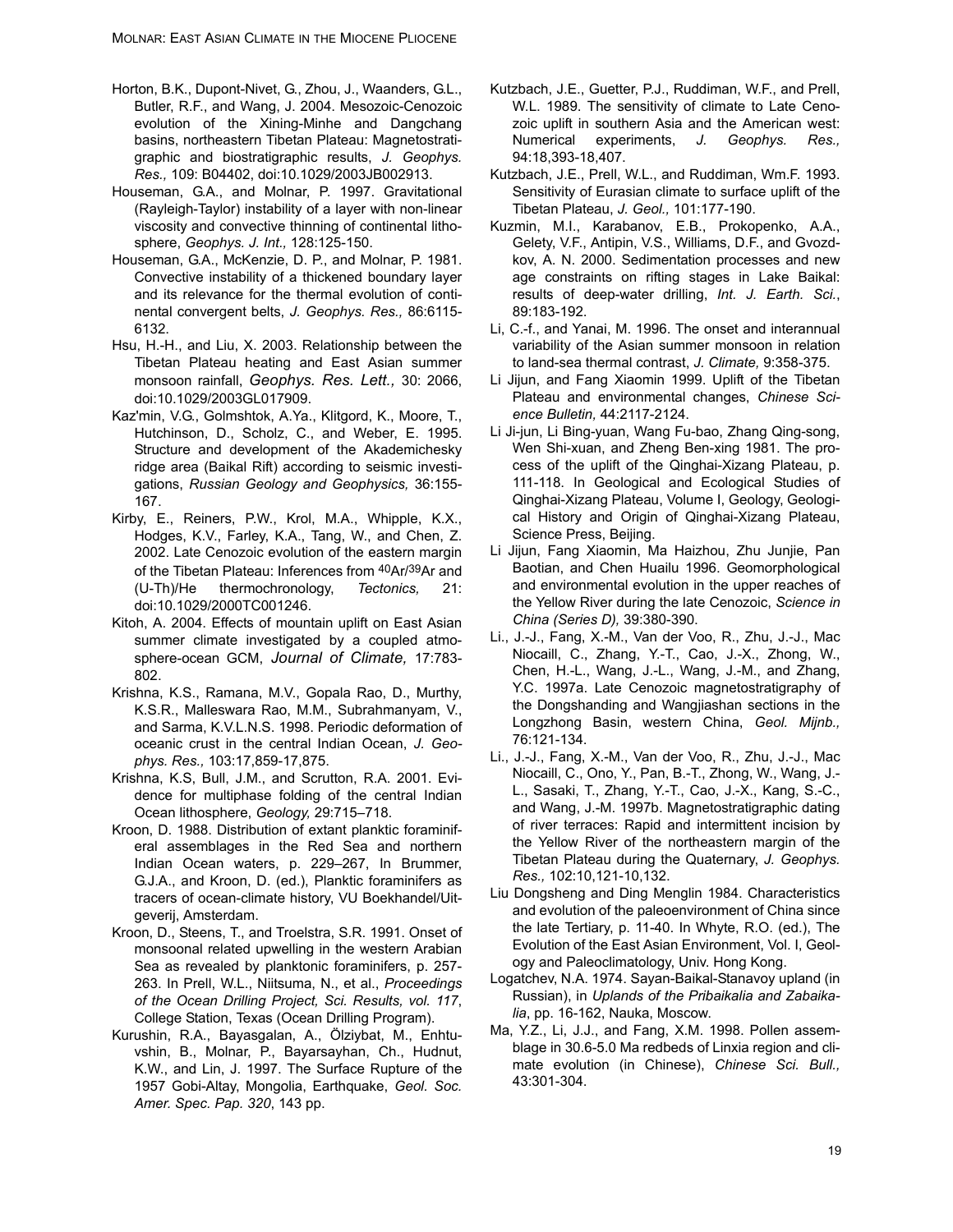- Martinod, J., and Molnar, P. 1995. Lithospheric folding in the Indian Ocean and the rheology of the oceanic plate, *Bull. Soc. géol. France,* 166:813-821.
- Mats, V.D. 1993. The structure and development of the Baikal rift depression, *Earth Sci. Rev.*, 34:81-118.
- Mats, V.D., Khlystov, O.M., De Batist, M., Ceramicola, S., Lomonosova, T.K., and Klimansky, A. 2000. Evolution of the Academician ridge accommodation zone in the central part of the Baikal rift, from high-resolution reflection seismic profiling and geological field investigations, *Int. J. Earth Sci.*, 89:229-250.
- Mattauer, M. 1986. Intracontinental subduction, crustmantle décollement and crustal-stacking wedge in the Himalayas and other collision belts, p. 37-50. In Coward, M.P., and Ries, A.C. (ed.), Collision Tectonics, Geol. Soc. Lond. Spec. Pub. No. 19.
- McCaffrey, R. 1992. Oblique plate convergence, slip vectors, and forearc deformation, *J. Geophys. Res.,* 97:8905-8915.
- Mercier, J.-L., Armijo, R., Tapponnier, P., Carey-Gailhardis, E., and Han Tonglin. 1987. Change from Tertiary compression to Quaternary extension in southern Tibet during the India-Asia collision, *Tectonics,* 6:275-304.
- Métivier, F., Gaudemer, Y., Tapponnier, P., and Meyer, B. 1998. Northeastward growth of the Tibet plateau deduced from balanced reconstruction of the two areas: The Qaidam and Hexi corridor basins, China, *Tectonics,* 17:823-842.
- Métivier, F., Gaudemer, Y., Tapponnier, P., and Klein, M. 1999. Mass accumulation rates in Asia during the Cenozoic, *Geophys. J. Int.,* 137:280-318.
- Miller, C., Schuster, R., Klötzli, U., Frank, W., and Purtscheller, F. 1999. Post-collisional potassic and ultrapotassic magmatism in SW Tibet: Geochemical and Sr-Nd-Pb-O isotopic constraints for mantle source characteristics and petrogenesis, *Journal of Petrology,* 40:1399–1424.
- Molnar, P. 2004. Late Cenozoic increase in accumulation rates of terrestrial sediment: How might climate change have affected erosion rates?, *Ann. Rev. Earth Planet. Sci.,* 32:67-89.
- Molnar, P., and Emanuel, K.A. 1999. Temperature profiles in radiative-convective equilibrium above surfaces of different heights, *J. Geophys. Res.,* 104:24,265-24,271.
- Molnar, P., and England, P. 1990. Late Cenozoic uplift of mountain ranges and global climatic change: chicken or egg?, *Nature,* 346:29-34.
- Molnar, P., and Houseman, G.A. 2004. Effects of buoyant crust on the gravitational instability of thickened mantle lithosphere at zones of intracontinental convergence, *Geophys. J. Int.,* 158:1134-1150.
- Molnar, P., and Jones, C.H. 2004. A test of laboratory based rheological parameters of olivine from an analysis of late Cenozoic convective removal of mantle lithosphere beneath the Sierra Nevada, California, USA, *Geophys. J. Int.,* 156:555-564.
- Molnar, P., and Lyon-Caen, H. 1989. Fault plane solutions of earthquakes and active tectonics of the Tibetan Plateau and its margins, *Geophys. J. Int.,* 99:123-153.
- Molnar P., and Tapponnier, P. 1978. Active tectonics of Tibet, *J. Geophys. Res.,* 83:5361-5375.
- Molnar, P., England, P., and Martinod, J. 1993. Mantle dynamics, the uplift of the Tibetan Plateau, and the Indian monsoon, *Reviews of Geophysics,* 31:357- 396.
- Murphy, M.A., Yin, A., Harrison, T.M., Dürr, S.B., Chen, Z., Ryerson, F.J., Kidd, W.S.F., Wang, X., and Zhou, X. 1997. Did the Indo-Asian collision alone create the Tibetan Plateau? *Geology,* 25:719–722.
- Najman, Y., Pringle, M., Godin, L., and Oliver, G. 2001. Dating of the oldest continental sediments from the Himalayan foreland basin, *Nature,* 410:194–197.
- Najman, Y., Pringle, M., Godin, L., and Oliver, G. 2002. A reinterpretation of the Balakot Formation: Implications for the tectonics of the NW Himalaya, Pakistan, *Tectonics,* 21: 1045, doi:10.1029/2001TC001337.
- Nakamura, K. 1977. Volcanoes as possible indicators of tectonic stress orientation - Principle and proposal, *Journal of Volcanology and Geothermal Research,* 2:1-16.
- Nomade, S., Renne, P.R., Mo, X.-x., Zhao, Z.-d., and Zhou S. 2004. Miocene volcanism in the Lhasa block, Tibet: spatial trends and geodynamic implications, *Earth Planet. Sci. Lett.,* 221:227–243.
- Pagani, M., Freeman, K.H., and Arthur, M.A. 1999. Late Miocene atmospheric  $CO<sub>2</sub>$  concentrations and the expansion of C4 grasses, *Science,* 285:876-879.
- Pan, Y., and Kidd, W.S.F., 1992. Nyainqentanglha shear zone: A late Miocene extensional detachment in the southern Tibetan Plateau, *Geology,* 20:775-778.
- Pares, J.M., Van der Voo, R., Downs, W.R., Yan, M., and Fang, X. 2003. Northeastward growth and uplift of the Tibetan Plateau: Magnetostratigraphic insights from the Guide Basin, *J. Geophys. Res.,* 108: 2017, doi:10.1029/2001JB001349.
- Pearson, P.N., and Palmer, M. R. 2000. Atmospheric carbon dioxide concentrations over the past 60 million years, *Nature,* 406:695-699.
- Pettke, T., Halliday, A.N., Hall, C.M., and Rea, D.K. 2000. Dust production and deposition in Asia and the north Pacific Ocean over the past 12 Myr, *Earth Planet. Sci. Lett.,* 178:397-413.
- Plumb, R.A., and Hou, A.Y. 1992. The response of a zonally symmetric atmosphere to subtropical thermal forcing: Threshold behavior, *J. Atmos. Sci.,* 49:1790- 1799.
- Prasad, N. 1993. Siwalik (Middle Miocene) woods from the Kalagarh area in the Himalayan foot hills and their bearing on palaeoclimate and phytogeography, *Review of Palaeobotany and Palynology,* 76:49-82.
- Prell, W.L., and Curry, W.B. 1981. Faunal and isotopic indices of monsoonal upwelling: western Arabian Sea, *Oceanologica Acta,* 4:91-98.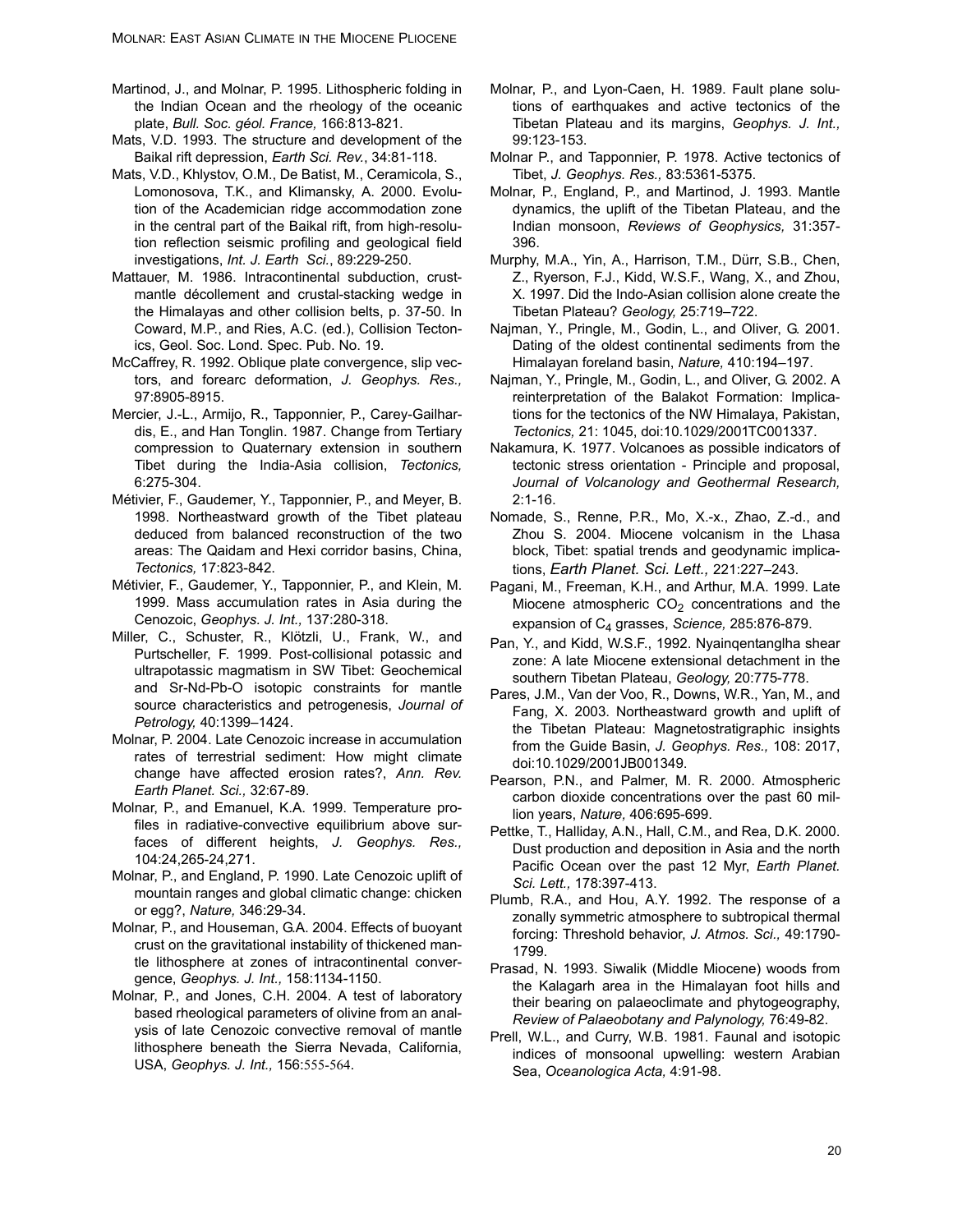- Prell, W.L., Murray, D.W., Clemens, S.C., and Anderson, D.M. 1992. Evolution and variability of the Indian Ocean summer monsoon: Evidence from the western Arabian Sea drilling program, p. 447-469. In Duncan, R.A., Rea, D.K., Kidd, R.B., von Rad, U., and Weissel, J.K. (ed.), *Synthesis of Results from Scientific Drilling in the Indian Ocean, Geophysical Monograph 70,* America Geophysical Union, Washington, D. C.
- Qiang, X.K., Li, Z.X., Powell, C.McA., and Zheng, H. B. 2001. Magnetostratigraphic record of the late Miocene onset of the East Asian Monsoon and Pliocene uplift of northern Tibet, *Earth Planet. Sci. Lett,* 187:83-93.
- Quade, J., and Cerling, T.E. 1995. Expansion of C<sub>4</sub> grasses in the Late Miocene of northern Pakistan: evidence from stable isotopes of paleosols, *Palaeogeogr., Palaeoclim., Palaeoecol.,* 115:91-116.
- Quade, J., Cerling, T.E., and Bowman, J.R. 1989. Development of Asian monsoon revealed by marked ecological shift during the latest Miocene in northern Pakistan, *Nature,* 342:163-166.
- Quade, J., Cerling, T.E., Barry, J.C., Morgan, M.E., Pilbeam, D.R., Chivas, A.R., Lee-Thorpe, J.A., and van der Merwe, N.J. 1992. A 16-Ma record of paleodiet using carbon and oxygen isotopes in fossil teeth from Pakistan, *Chem. Geol.,* 94:183-192.
- Quade, J., Cater, J.M.L., Ojha, T.P., Adam, J., and Harrison, T.M. 1995. Late Miocene environmental change in Nepal and the northern Indian subcontinent: Stable isotope evidence from paleosols, *Geol. Soc. Amer. Bull.,* 107:1381-1297.
- Rasskazov S.V., Luhr, J.F., Bowring, S.A., Ivanov, A.V., Brandt, I.S., Brandt, S.B., Demonterova, E.I., Boven, A.A., Kunk, M., Housh, T., and Dungan, M. A. 2003. Late Cenozoic Volcanism in the Baikal Rift System: Evidence for Formation of the Baikal and Khubsugul Basins due to Thermal Impacts on the Lithosphere and Collision-Derived Tectonic Stress, in *International Symposium - Speciation in Ancient Lakes, SIAL III - Irkutsk, September 2-7, 2002*, *Berliner Paläobiologische Abhandlungen*, 4:33-48.
- Rea, D.K., Snoeckx, H., and Joseph, L.H. 1998. Late Cenozoic eolian deposition in the North Pacific: Asian drying, Tibetan uplift, and cooling of the northern hemisphere, *Paleoceanography,* 13:215-224.
- Reigber, Ch., Michel, G.W., Galas, R., Angermann, D., Klotz, J., Chen, J.Y., Papschev, A., Arslanov, R., Tzurkov, V.E., and Ishanov, M.C. 2001. New space geodetic constraints on the distribution of deformation in Central Asia, *Earth Planet. Sci. Lett.,* 191:157- 165.
- Ritts, B.D., Yue, Y.J., and Graham, S.A. 2004. Oligocene-Miocene tectonics and sedimentation along the Altyn Tagh fault, northern Tibetan Plateau: Analysis of the Xorkol, Subei, and Aksay basins, *Journal of Geology,* 114:207-229.
- Ritz, J.F., Brown, E.T., Bourlès, D.L., Philip, H., Schlupp, A., Raisbeck, G.M., Yiou, F., and Enhtuvshin, B. 1995. Slip rates along active faults estimated with cosmic ray exposure dates: Application to the Bogd fault, Gobi-Altay, Mongolia, *Geology,* 23:1019-1022.
- Rowley, D.B. 1996. Age of initiation of collision between India and Asia: A review of stratigraphic data, *Earth Planet. Sci. Lett.,* 145:1-13.
- Rowley, D.B. 1998. Minimum age of initiation of collision between India and Asia north of Everest based on the subsidence history of the Zhepure Mountain section, *J. Geol.*, 106:229-235.
- Rowley, D.B., Pierrehumbert, R.T., and Currie, B.S. 2001. A new approach to stable isotope-based paleoaltimetry: implications for paleoaltimetry and paleohypsometry of the High Himalaya since the Late Miocene, *Earth Planet. Sci. Lett.,* 188:253-268.
- Royer, D.L., Wing, S.L., Beerling, D.J., Jolley, D.W., Koch, P.L., Hickey, L.J., and Berner, R.A. 2001. Paleobotanical evidence for near present-day levels of atmospheric CO<sub>2</sub> during part of the Tertiary, Science, 292:2310-2313.
- Ruzhich, V.V., Sherman, S.I., and Tarasevich, S. I. 1972. New data on thrust faults in the southwest part of the Baikal rift zone (in Russian), *Dokl. Acad. Sci. USSR,* 205(4):920-923.
- Searle, M.P., Windley, B.F., Coward. M.P., Cooper, D.J.W., Rex, A.J., Rex, D., Li Tingdong, Xiao Xuchang, Jan, M.Q., Thakur, V.C., and Kumar, S. 1987. The closing of Tethys and the tectonics of the Himalaya, *Geol. Soc. Amer.*, 98:678-701.
- Sobel, E.R., and Dumitru, T.A. 1997. Exhumation of the margins of the western Tarim Basin during the Himalayan orogeny, *J. Geophys. Res.,* 102:5043-5064.
- Spicer, R.A., Harris, N.B.W., Widdowson, M., Herman, A.B., Guo, S., Valdes, P.J., Wolfe, J.A., and Kelley, S.P. 2003. Constant elevation of southern Tibet over the past 15 million years, *Nature,* 421:622-624.
- Stein, S., and Okal, E.A. 1978. Seismicity and tectonics of the Ninetyeast ridge area: Evidence for internal deformation of the Indian plate, *J. Geophys. Res.,* 83:2233-2245.
- Stern, L.A., Johnson, G.D., and Chamberlain, C.P. 1994. Carbon isotope signature of environmental change found in fossil ratite eggshells from a south Asian Neogene sequence, *Geology,* 22:419-422.
- Stern, L.A., Chamberlain, C.P., Reynolds, R.C., and Johnson, G.D. 1997. Oxygen isotope evidence of climate change from pedogenic clay minerals in the Himalayan molasse, *Geochim. Cosmochim. Acta,* 61:731-744.
- Stockli, D.F., Taylor, M., Yin, A., Harrison, T.M., D'Andrea, J., Lin, D., and Kapp, P. 2002. Late Miocene-Pliocene inception of E-W extension in Tibet as evidenced by apatite (U-Th)/He data, GSA Abstracts with Programs.
- Sun Donghai, An Zhisheng, J. Shaw, J. Bloemendal, and Sun Youbin 1998a. Magnetostratigraphy and palaeoclimatic significance of late Tertiary aeolian sequences in the Chinese loess plateau, *Geophys. J. Int.,* 134:207-212.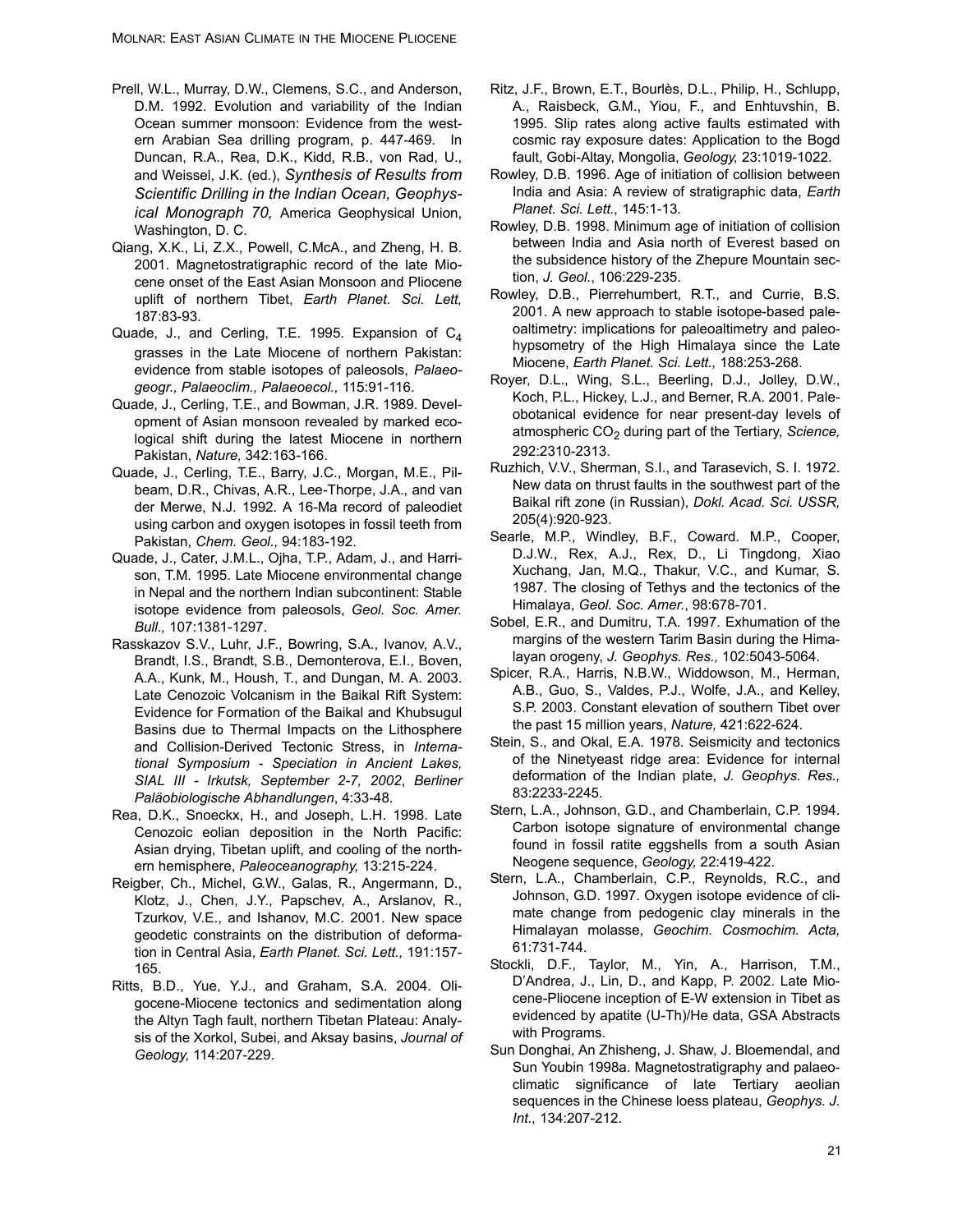- Sun Donghai, Shaw, J., An Zhisheng, Cheng, M., and Yue, L. 1998b. Magnetostratigraphy and paleoclimatic interpretation of a continuous 7.2 Ma late Cenozoic aeolian sediment from the Chinese loess plateau, *Geophys. Res. Lett.,* 25:85-88.
- Sykes, L.R. 1970. Seismicity in the Indian Ocean and a possible nascent island arc between Ceylon and Australia, *J. Geophys. Res.,* 75:5041-5055.
- Taylor, M., Yin, A., Ryerson, F.J., Kapp, P., and Ding, L. 2003. Conjugate strike-slip faulting along the Bangong-Nujiang suture zone accommodates coeval east-west extension and north-south shortening in the interior of the Tibetan Plateau, *Tectonics,* 22: 1044, doi:10.1029/2002TC001361.
- Thompson, S.C., Weldon, R.J., Rubin, C.M., Abdrakhmatov, K., Molnar, P., and Berger, G.W. 2002. Late Quaternary slip rates across the central Tien Shan, Kyrgyzstan, central Asia, *J. Geophys. Res.,* 107: 10.1029/2001JB000596.
- Turner, S., Hawkesworth, C., Liu, J., Rogers, N., Kelley, S., and van Calsteren, P. 1993. Timing of Tibetan uplift constrained by analysis of volcanic rocks, *Nature,* 364:50-54.
- Turner, S., Arnaud, N., Liu, J., Rogers, N., Hawkesworth, C., Harris, N., Kelley, S., van Calsteren, P., and Deng, W. 1996. Post-collision, shoshonitic volcanism on the Tibetan Plateau: Implications for convective thinning of the lithosphere and the source of ocean island basalts, *J. Petrol.,* 37:45-71.
- Van Der Burgh, J., Visscher, H., Dilcher, D.L., and Küschner, W.M. 1993. Paleoatmospheric signatures in Neogene fossil leaves, *Science,* 260:1788-1790.
- Van Orman, J., Cochran, J.R., Weissel, J.K., and Jestin, F. 1995. Distribution of shortening between the Indian and Australian plates in the central Indian Ocean, *Earth Planet. Sci. Lett.*, 133:35-46.
- Wang, F.B., Li, S.F., Shen, X.H., Zhang, J., and Yan, G. 1996. Formation, evolution and environmental changes of the Gyirong Basin and uplift of the Himalaya, *Sci. China Ser. D,* 39:401-409.
- Wang, J., Wang, Y.J., Liu, Z.C., Li, J.Q., and Xi, P. 1999. Cenozoic environmental evolution of the Qaidam Basin and its implications for the uplift of the Tibetan Plateau and the drying of central Asia, *Palaeogeography, Palaeoclimatology, Palaeoecology,* 152:37– 47.
- Wang, J.-H., Yin, A., Harrison, T.M., Grove, M., Zhang, Y.-Q., and Xie, G.-H. 2001. A tectonic model for Cenozoic igneous activities in the eastern Indo-Asian collision zone, *Earth Planet. Sci. Lett.,* 188:123–133.
- Wang Pinxian, Jian Zhimin, Zhao Quanhong, Li Qianyu, Wang Rujian, Liu Zhifei, Wu Guoxuan, Shao Lei, Wang Jiliang, Huang Baoqi, Fang Dianyong, Tian Jun, Li Jianru, Li Xianhua, Wei Gangjian, Sun Xiangjun, Luo Yunli, Su Xin, Mao Shaozhi, and Chen Muhong, 2003a. Evolution of the South China Sea and monsoon history revealed in deep-sea records, *Chinese Science Bulletin,* 48:2549-2561.
- Wang Xiaoming, Wang Banyue, Qiu Zhanxiang, Xie Guangpu, Xie Junyi, Downs, W., Qiu Zhuding, and Deng Tao, 2003b. Danghe area (western Gansu, China) biostratigraphy and implications for depositional history and tectonics of northern Tibetan Plateau, *Earth and Planetary Science Letters, 208*, 253- 269.
- Wang Y., Cerling, T.E., and MacFadden, B.J. 1994. Fossil horses and carbon isotopes: new evidence for Cenozoic dietary, habitat, and ecosystem changes in North America, *Palaeogeography, Palaeoclimatology, Palaeoecology,* 107:269-279.
- Webster, P.J., Magaña, V.O., Palmer, T.N., Shukla, J., Tomas, R.A., Yanai, M., and Yasunari, T. 1998. Monsoons: Processes, predictability, and the prospects for prediction, *J. Geophys. Res.,* 103:14,451- 14,510.Wang Y., Cerling, T.E., and MacFadden, B.J. 1994: Fossil horses and carbon isotopes: new evidence for Cenozoic dietary, habitat, and ecosystem changes in North America, *Palaeogeogr. Palaeoclimat. Palaeoecol.*, 107:269-279.
- Webster, P.J., Clark, C., Cherikova, G., Fasullo, J., Han, W., Loschnigg, J., and Sahami, K. 2002. The monsoon as a coupled ocean-atmosphere system, p. 198-219, In Pearce, R. P. (ed.), Meteorology at the Millennium, International Geophysics Series, Volume 83, Academic Press, San Diego, 333 pp.
- Weissel, J.K., Anderson, R.N., and Geller, C.A. 1980. Deformation of the Indo-Australian plate, *Nature,* 287:284-291.
- Wellman, H.W. 1979. An uplift map for the south island of New Zealand and a model for uplift of the Southern Alps, p. 13-20, In Walcott, R.I., and Cresswell, M.M. (ed.), The Origin of the Southern Alps, Bull. 18, Roy. Soc. N. Zeal.
- Williams, H., Turner, S., Kelley, S., and Harris, N. 2001. Age and composition of dikes in Southern Tibet: New constraints on the timing of east-west extension and its relationship to postcollisional volcanism, *Geology,* 29:339-342.
- Wolfe, J.A. 1971. Tertiary climatic fluctuations and methods of analysis of Tertiary floras, *Palaeogeogr., Palaeoclimat., Palaeoecol.,* 9:27-57.
- Wolfe, J.A. 1979. Temperature Parameters of Humid and Mesic Forests of Eastern Asia and Relation to Forests of Other Regions of the Northern Hemisphere and Australasia, *U. S. Geol. Surv. Prof. Pap.* 1106: 37 pp.
- Wolfe, J.A. 1993. A method for obtaining climate parameters from leaf assemblages, *U. S. Geol. Surv. Bull.* 2040: 71 pp.
- Wolfe, J.A., Forest, C.E., and Molnar, P. 1998. Paleobotanical evidence of Eocene and Oligocene paleoaltitudes in midlatitude western North America, *Geol. Soc. Am. Bull.,* 110:664-678.
- Xu Ren (Hsü J.) 1978. On the palaeobotanical evidence for continental drift and Himalayan uplift, *The Palaeobotanist,* 25:131-145.